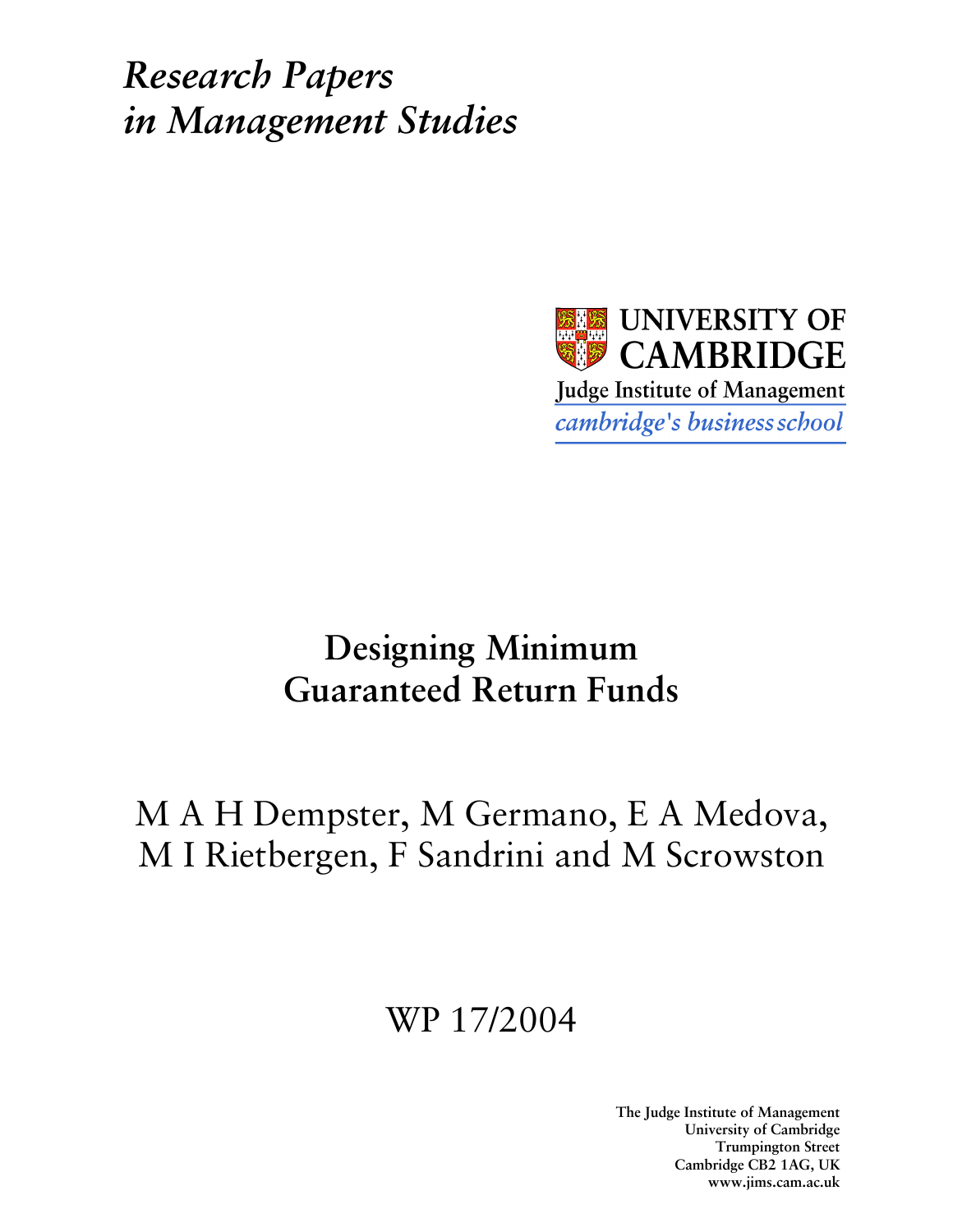These papers are produced by the Judge Institute of Management, University of Cambridge.

The papers are circulated for discussion purposes only. Their contents should be considered preliminary and are not to be quoted without the authors' permission.

## **Designing Minimum Guaranteed Return Funds**

M A H Dempster, M Germano, E A Medova, M I Rietbergen, F Sandrini and M Scrowston

## WP 17/2004

M A H Dempster Centre for Financial Research Judge Institute of Management University of Cambridge Email: m.dempster@jims.cam.ac.uk M Germano, F Sandrini and M Scrowston Pioneer Investment Management Ltd 5<sup>th</sup> Floor, 1 George's Quay Plaza George's Quay Dublin 2. Ireland

E A Medova Centre for Financial Research Judge Institute of Management University of Cambridge Email: e.medova@jims.cam.ac.uk

M I Rietbergen Centre for Financial Research Judge Institute of Management University of Cambridge Email: mir21@cam.ac.uk

Please address enquiries about the series to:

Research Support Manager Judge Institute of Management **Trumpington Street** Cambridge CB2 1AG, UK Tel: 01223 760546 Fax: 01223 339701 E-mail: research-support@jims.cam.ac.uk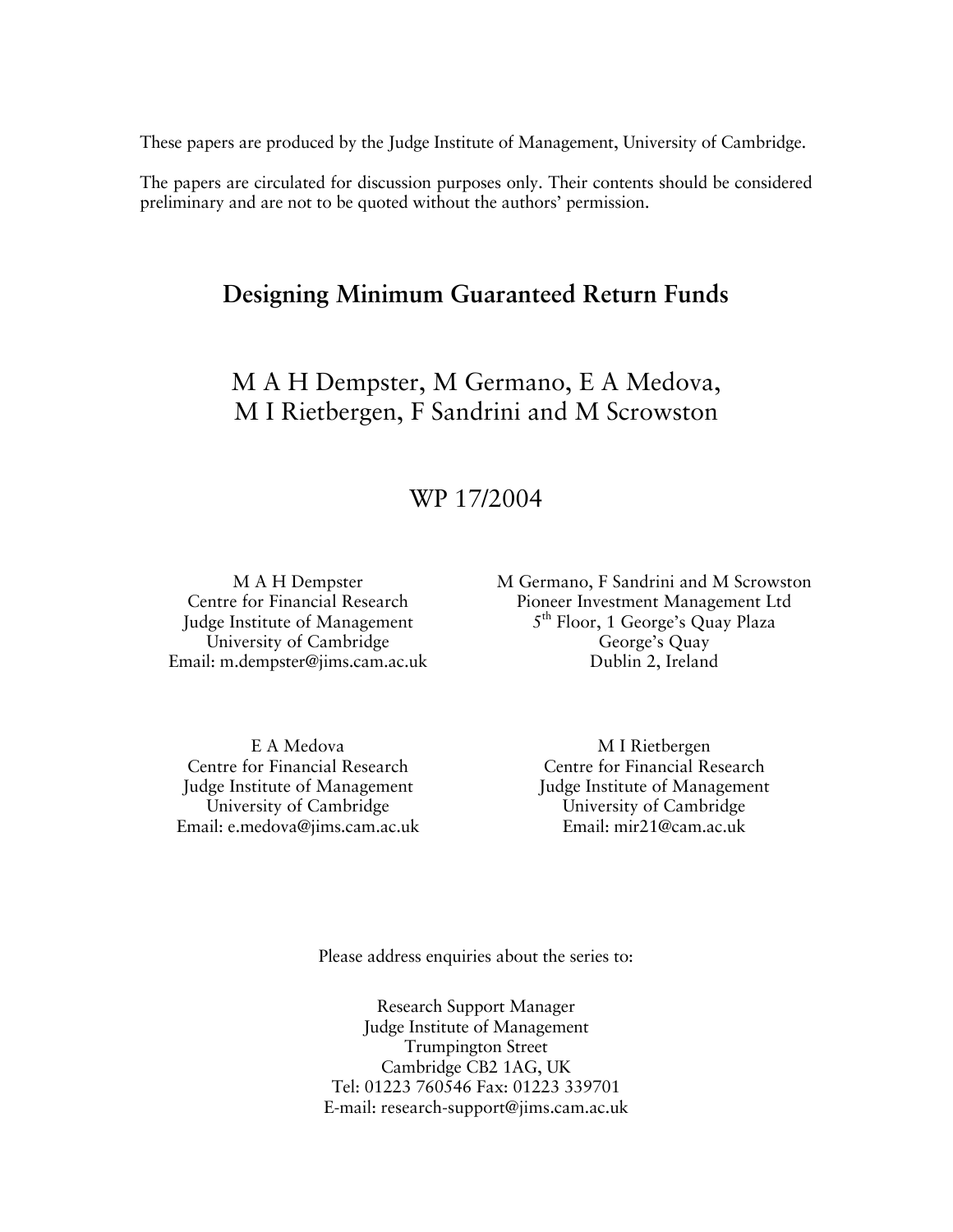## **Designing Minimum Guaranteed Return Funds**

M.A.H. Dempster, M. Germano\*, E.A. Medova, M.I.Rietbergen, F. Sandrini\* and M. Scrowston\*

> Centre for Financial Research Judge Institute of Management University of Cambridge

&

Cambridge Systems Associates Ltd.

\* Pioneer Investment Management Ltd. 5<sup>th</sup> Floor, 1 George's Quay Plaza George's Quay Dublin 2, Ireland

### ABSTRACT

In recent years there has been a significant growth of investment products aimed at attracting investors who are worried about the downside potential of the financial markets. This paper introduces a dynamic stochastic optimization model for the design of such products. An optimal dynamic portfolio allocation strategy combined with risk management allows us to provide the best possible portfolio returns that fit clients' risk aversion. The pricing of the minimum guarantee as well as the valuation of a portfolio of bonds are based on a three-factor term structure model. The implementation of our investment strategy is illustrated on real market data and back-tested through a period of the last five years.

**Keywords**: Dynamic Stochastic Programming; Asset & Liability Management; Guaranteed Returns; Backtests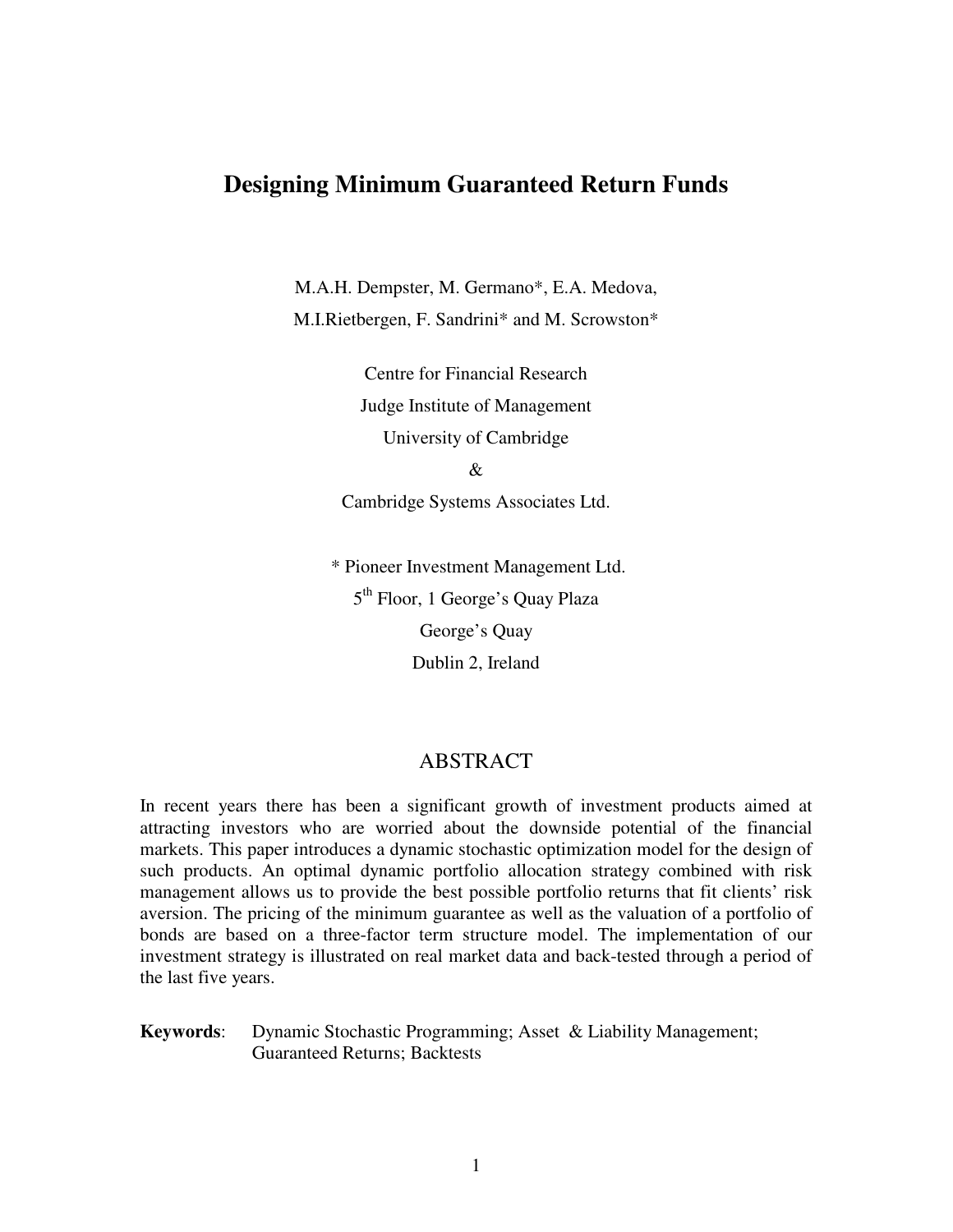## 1. Introduction

In recent years there has been a significant growth of investment products aimed at attracting investors who are worried about the downside potential of the financial markets. There are several different guarantees available in the market. The one most commonly used is the *nominal guarantee* in which a fixed percentage of the initial wealth is guaranteed at a specified date in the future. There also exist funds with a 'real' or *flexible guarantee* linked to an inflation index or some other capital market index. Sometimes the guarantee of a minimum rate of return is even set in relation to the performance of other funds.

Life insurance companies often include guarantees in their products. These guarantees provide options to their policyholders which in some cases can be valuable. In the past these options have sometimes been viewed by insurers as having negligible value, as they were far out-of-the-money, and were not taken into account in pricing products. The pricing of option-embedded policies for early products with guarantees was addressed in the papers by Brennan and Schwartz (1976) and Boyle and Schwartz (1977). They analysed *unit-linked maturity guarantee* policies, in which the interest accrued is linked directly and without lags to the return on some reference portfolio – the unit.

Significant research has also been done into life insurance products where interest is credited to the policy periodically according to some mechanism which smoothes past returns on the life insurance company's assets – a *participating policy*. Grosen and Jørgensen (2000) decompose a typical participating policy into a risk-free bond element, a bonus option and a surrender option. However, a continuous-time frictionless economy with a perfect financial market is assumed in these papers. In Consiglio, Cocco and Zenios (2000), a scenario optimization asset and liability management model for multiperiod participating policies with guarantees is developed. Their model is evaluated in a single-period framework and there is no immediate straightforward extension of their model to a multi-stage framework. As this paper concentrates on long-term insurance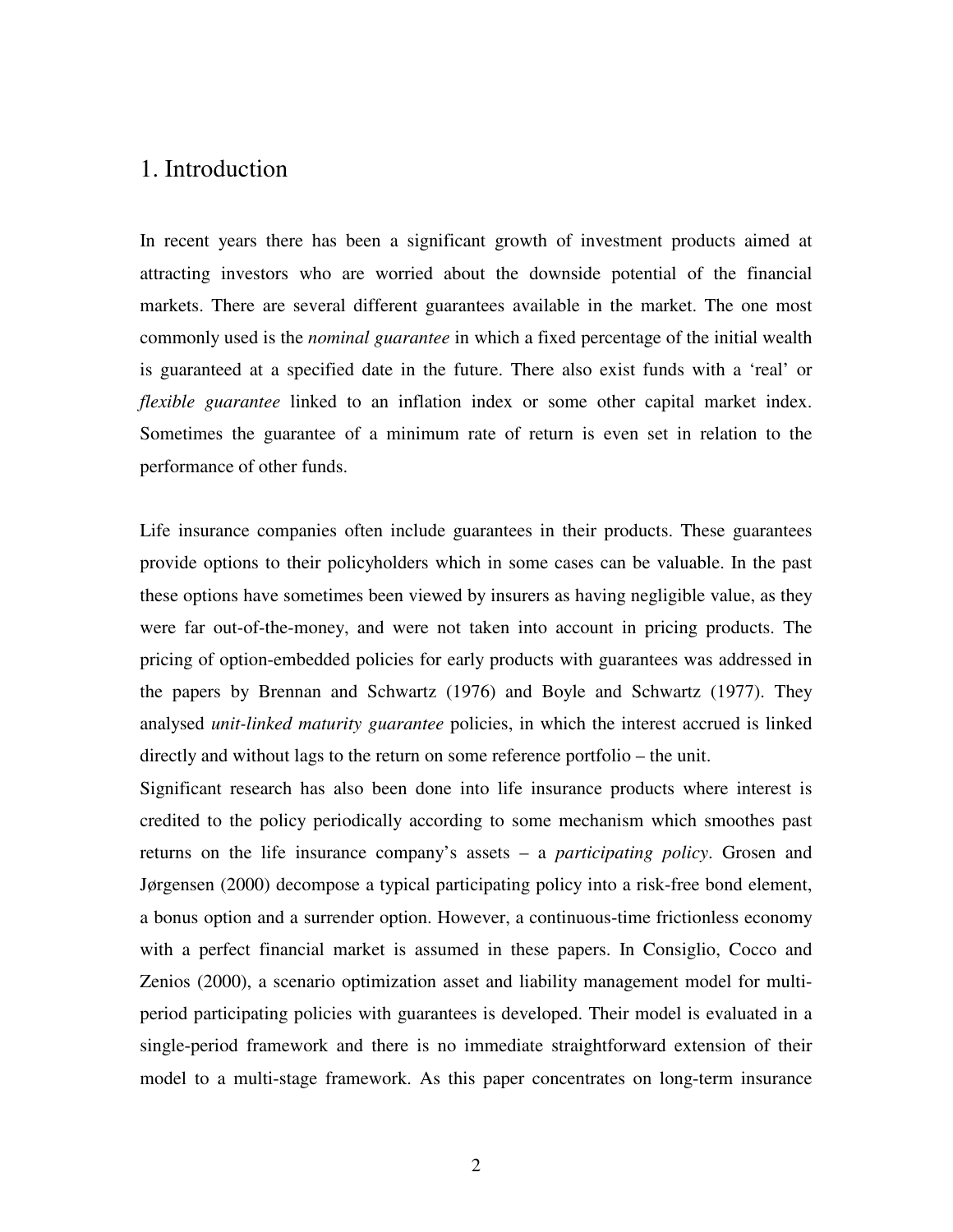products, investment decisions should be evaluated with regard to more appropriate temporal issues than static risk-reward trade-offs, as was advocated in the papers by Dempster *et al.* (2003) and Mulvey *et al.* (2003). Consiglio, Cocco and Zenios (2001) confirm that traditional Markowitz mean-variance optimization is inefficient in solving guarantee policies. Another stream of research into insurance products are *guaranteed annuity options*, where an insurer guarantees to convert a policyholder's accumulated funds to a life annuity at a fixed rate when the policy matures. The pricing and risk management of these products is described in Boyle and Hardy (2003) and Wilkie, Waters and Yang (2003).

All the papers cited concentrate on the pricing of the option liability created by introducing insurance products with guarantees. In this paper however, rather than concentrating on the pricing of these products, we focus on optimal strategic asset allocation for the insurance company once the guaranteed return products have been issued. The asset and liability sides of the problem are priced in a consistent manner by allowing a multistage stochastic programme to be applied to allow for temporal adjustments to the portfolio mix. Insurance products have become increasingly more innovative in order to face competitive pressures and over recent years the focus has shifted from static models to stochastic models (Vanderhoof and Altman (1998), Babbel and Merrill (1999) and Embrechts (2000)). Other examples of the use of dynamic portfolio optimization models for asset and liability management for insurance companies are given by the Yasuda-Kasai model in Cariño and Ziemba (1998), the Towers Perrin model by Mulvey and Thorlacius (1998) and the CALM model of Consigli and Dempster (1998). These models have been successfully used in a practical setting but their application does not cover policies with guarantees. One way in which the guarantee can be achieved is by investing in zero-coupon Treasury bonds with maturity equal to the time horizon of the product in question. However using this option will forego all upside potential provided by an equity component of the fund's portfolio over the contract horizon. Even though the aim is to protect the investor from the downside, a reasonable expectation of higher than guaranteed returns must remain.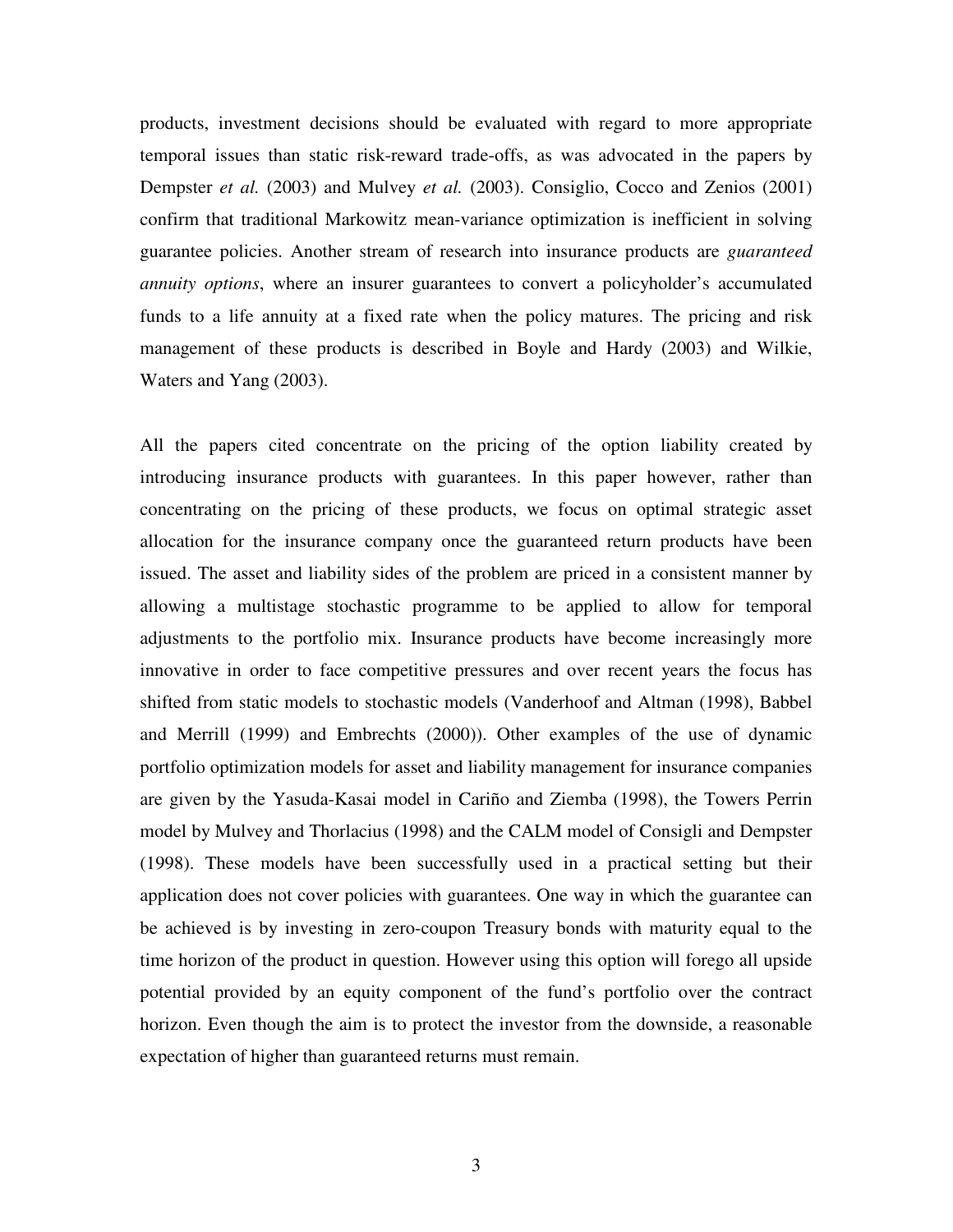This paper reports on results of research with Pioneer Investments and concentrates on the design of the fund with dynamic portfolio and liability management. In this paper we will consider long-term nominal minimum guaranteed return plans with a fixed time horizon. As such these are *closed end funds* -- after the initial contribution there is no possibility of making any contributions during the lifetime of the product. Our main focus will be on optimal portfolio allocation subject to risk attitude and monitoring. This requires long-term forecasting of all investment class returns and dealing with a stochastic liability in the form of the current market value of the guarantee. *Dynamic stochastic programming* is the technique of choice to solve this kind of problem. Such a model will automatically hedge current portfolio allocations against the future uncertainties in asset returns and liabilities over a long horizon (Dempster *et al.*, 2003). A practical method must have the flexibility to take into account multiple time periods, portfolio constraints such as the prohibition of short selling, and varying degrees of risk aversion in the portfolio allocation. In addition, it should be based on a realistic representation of the dynamics of the relevant asset prices. All these factors have been carefully addressed here and are explained further in the sequel.

The paper is organized as follows. In Section 2 we explain the structure of the fund, define stochastic guarantees and give the strategy for portfolio re-balancing. In Section 3 we describe the stochastic optimization framework, which includes the problem set up, model constraints and possible objective functions. Section 4 then briefly presents a three-factor term structure model detailed elsewhere (Dempster *et al.*, 2004) for pricing the bond components of the portfolio and the liability side of the fund. Section 5 presents several historical backtests to show how the framework would have performed had it been implemented in practice over the period 1999 - 2004, paying particular attention to the effects of using different objective functions and varying tree structures. Section 6 concludes.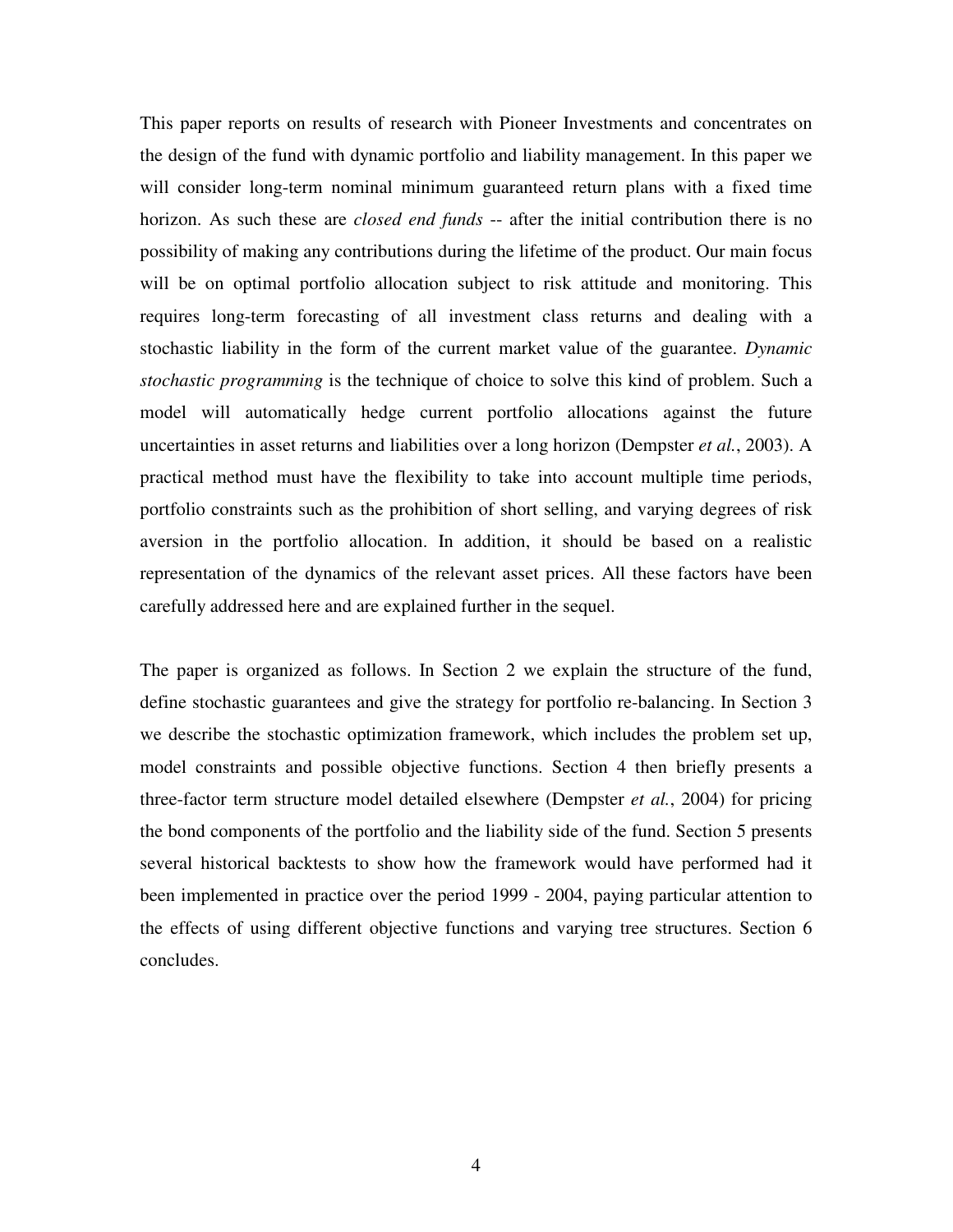## 2. Management of a Closed End Guaranteed Return Fund

In Japan, Nissan Mutual Life failed on a \$2.56 billion liability arising from a 4.7% guaranteed investment in 1997. In Europe, the EU authorities have now responded to the threat of insolvency from return guarantees. More specifically, Article 18 of the Third EU Life Insurance Directive, which became effective as of 10 November 1992, requires that interest rate guarantees do not exceed 60% of the rate of return on government debt (of unspecified maturity). In response to market pressures and regulatory conditions, insurers currently offer more conservative guaranteed returns. However, policyholders are compensated by participating in the fund's profits, receiving a bonus whenever the return of the fund's portfolio exceeds the guarantee.

In this paper we will concentrate on a *closed end guaranteed return fund* in which after the initial cash outlay no contributions will be allowed. The time horizon of the fund involved will be five years, and even though capital guarantees and 1% guarantees are very common nowadays we will investigate the more taxing 2% guarantee. The focus lies in combining strategic asset allocation together with the risk management of the fund. So for simulation purposes, we calibrated a three-factor term structure model with a closed form solution for the yields (see Medova *et al.*, 2004), to price individual bonds and the liability. This guarantee liability, later referred to as the *barrier*, consists of the final guarantee multiplied by the price of a zero-coupon bond paying one at expiration and with maturity equal to the remaining life of the fund. This is the minimum value for which we can be absolutely certain to attain the guarantee. Due to this formulation both asset values and liabilities are priced in a consistent way across all future scenarios.

We have ignored service and management fees for simplicity although the liability model could easily be extended to include these and other fees. Similarly, no transaction costs have been included as the fund trades internally. However proportional transaction costs can be included into the model without significant alterations (Dempster *et al.*, 2003).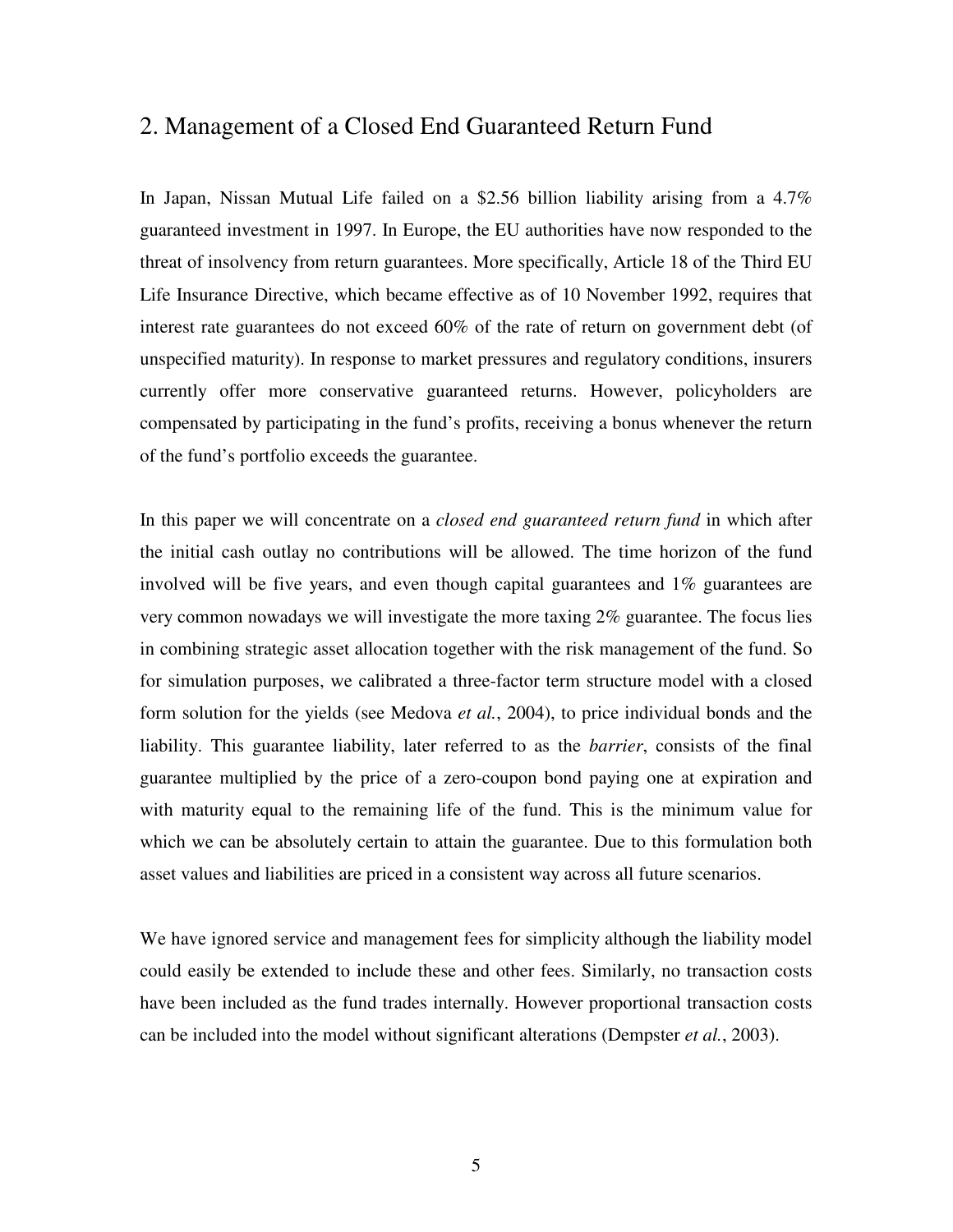Solving a chance-constrained stochastic programme in which the probability of the portfolio's wealth falling below the barrier is restricted to a small percentage might render the problem non-convex (see Prékopa, 1980). We therefore adopted an approach in which the risk-return trade-off is incorporated into the objective function. Defining *shortfall* as the amount by which the portfolio's wealth falls below the barrier, the risk of the policy is quantified in two ways. In the first approach we consider the average shortfall over time for each scenario and then take the expectation over all scenarios (the *expected average shortfall* approach). In the second case we look at the maximum shortfall over time for each scenario and then as before take the expectation over all scenarios (the *expected maximum shortfall* approach). A scaling factor which can be interpreted as a measure of risk aversion links the portfolio wealth and the shortfall/risk factor for the guarantee in the objective function.

To test the potential of the model, we applied a five-year backtest to the period 1999- 2004, a period in which the Eurostoxx 50 index lost 24%. We will allow rebalancing on an annual basis. However as the risk should be monitored on a more frequent basis, we developed a model in which risk management is applied on a monthly basis -- the data frequency. The exact specification is given in Section 3.3.

## 3. Stochastic Optimization Framework

In this section we describe a general framework for solving minimum guaranteed return funds using stochastic optimization. We consider both risk management and *strategic* asset allocation concerned with the allocation across broad asset classes. Given this set of assets, a fixed planning horizon and a set of decision times, the objective is to find a trading strategy that maximizes the risk adjusted wealth accumulation process subject to the constraints.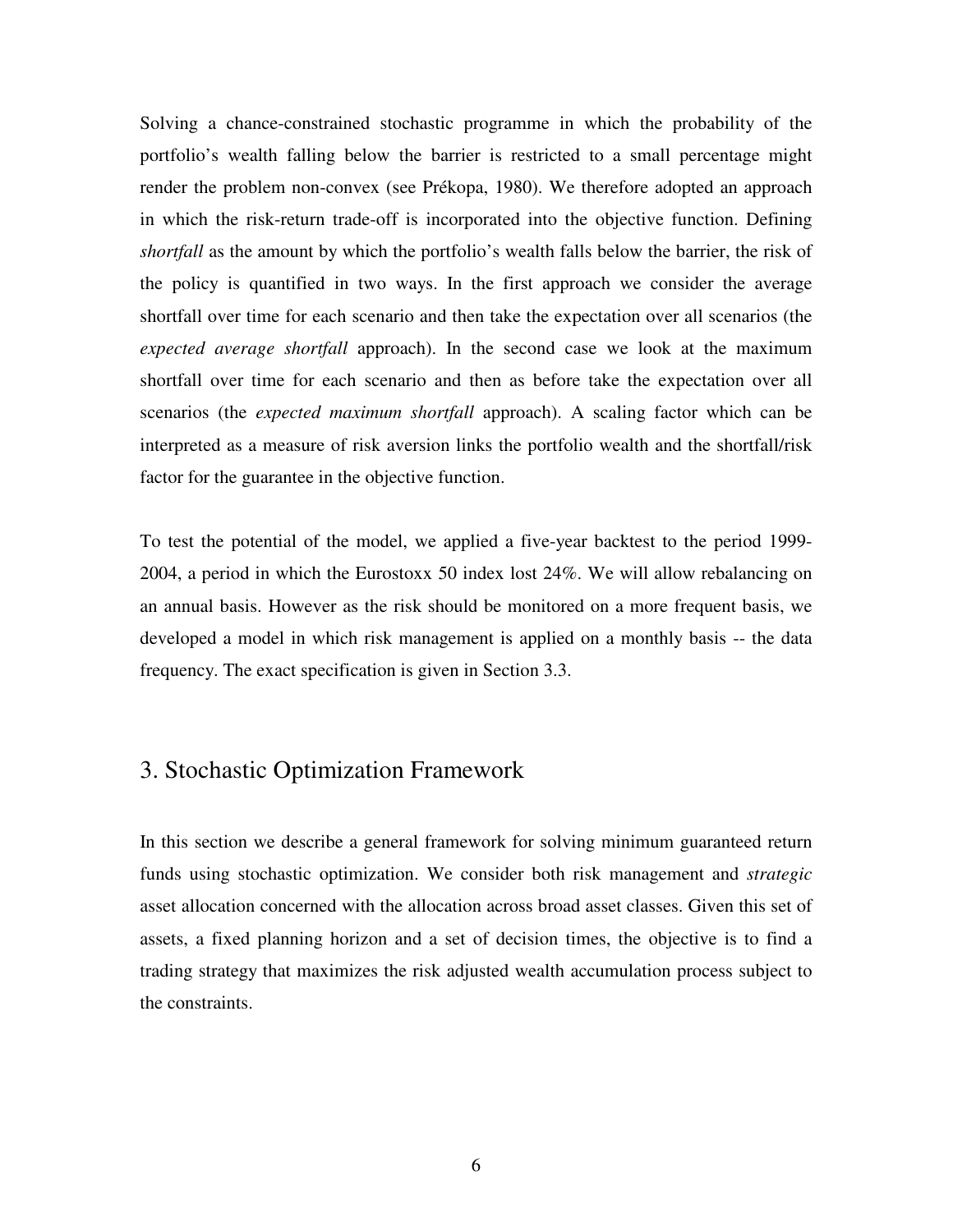## 3.1 Set up

We look at alternative formulations to optimally allocate assets for a minimum guaranteed return fund involving respectively expected average and maximum shortfalls. The two models will be applied to eight different assets: coupon-bearing Treasury bonds with maturity equal to 1, 2, 3, 4, 5, 10 and 30 years and an equity index. All assets are denominated in Euros.

#### **Stages:**



#### *Figure 1: Time and Stage Setting*

We consider a discrete time and space setting. The time interval considered is given by  $0, \frac{1}{12}, \frac{2}{12}, \dots,$ 12 12 *T*  $\left\{0, \frac{1}{12}, \frac{2}{12}, ..., T\right\}$  $\left[ \begin{array}{c} 0.712 & 0.712 \\ 0.712 & 0.712 \end{array} \right]$ , where the times indexed by *t* = 0,1,...,*T* −1 correspond to the *decision times* at which the fund will trade to rebalance its portfolio and *T* is the planning horizon at which no further decision is made and the guarantee will be paid out. In this paper we use a five-year horizon  $(T = 5)$  for illustration.

Uncertainty is represented by a *scenario tree*  $\Omega$ , in which each data path through the tree corresponds to a *scenario*  $\omega$  in  $\Omega$  and each node in the tree corresponds to a time along one or more scenarios. An example scenario tree schema is given in Figure 2. The probability  $p(\omega)$  of scenario  $\omega$  in  $\Omega$  is the reciprocal of the total number of scenarios as these data paths are generated by Monte Carlo simulation, i.e. each scenario is equally likely.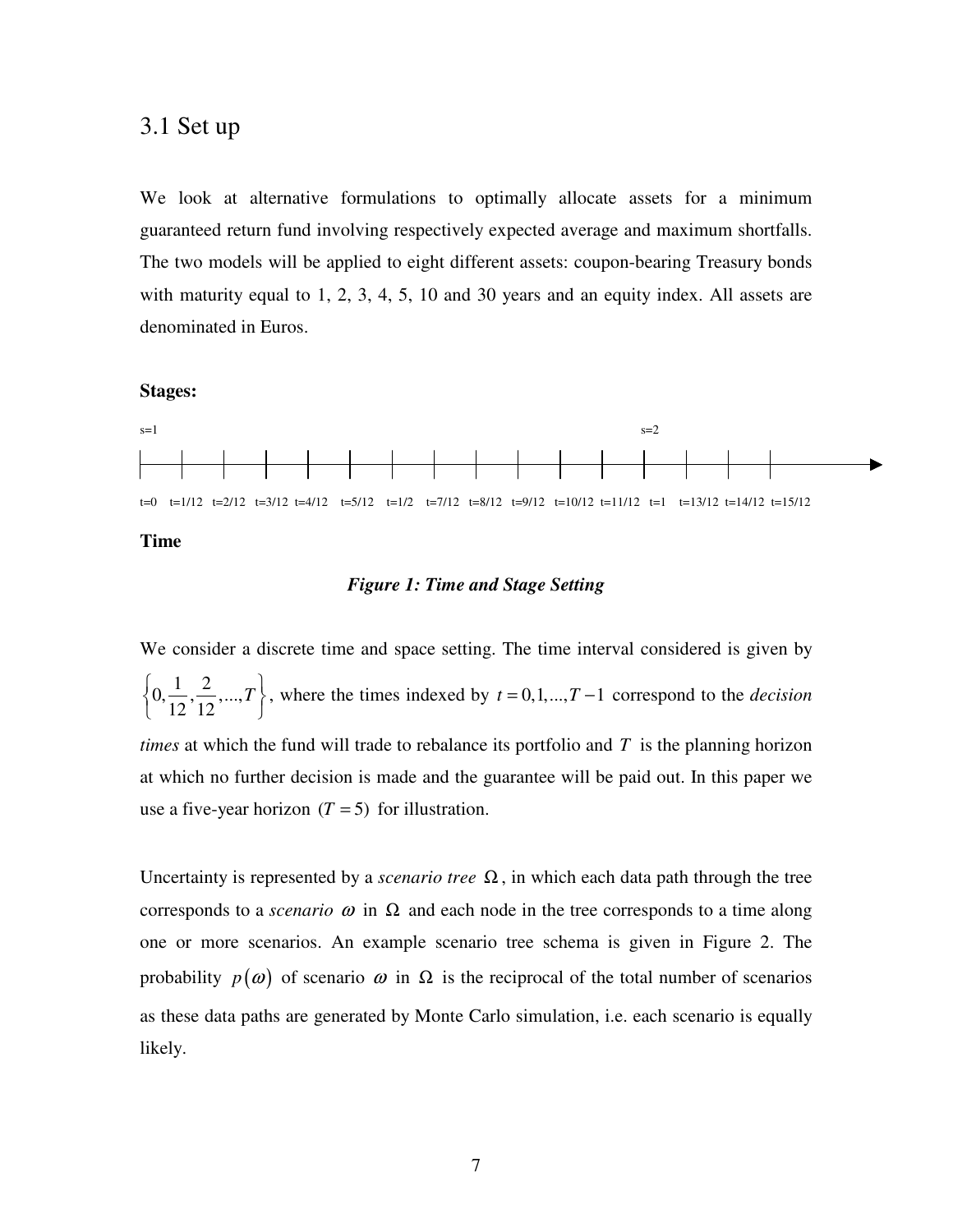To represent the scenario tree structure, we use a *treestring* which is a string of integers specifying for each stage *s* the number of branches for each node in that stage. This specification gives rise to *balanced scenario trees*, in which each subtree in the same period has the same number of branches. The balanced scenario tree of Figure 2 can be described by the treestring 3.3, giving a total of  $3 \cdot 3 = 9$  scenarios.



*Figure 2: Graphical Representation of Scenarios*

Table 1 defines the variables and parameters of our stochastic programming problem. Throughout the paper we will use boldface to denote random entities.

**Time Sets**

$$
T^{\text{total}} = \left\{0, \frac{1}{12}, ..., T\right\}
$$

$$
T^{d} = \left\{0, 1, ..., T - 1\right\}
$$

$$
T^{i} = T^{\text{total}} \setminus T^{d}
$$

$$
T^{c} = \left\{\frac{1}{2}, \frac{3}{2}, ..., T - \frac{1}{2}\right\}
$$

*The set of all times* considered in the stochastic programme  $\int$  *set of decision times*  $\int$  *set of intermediate times times* when a coupon is paid out in between decision times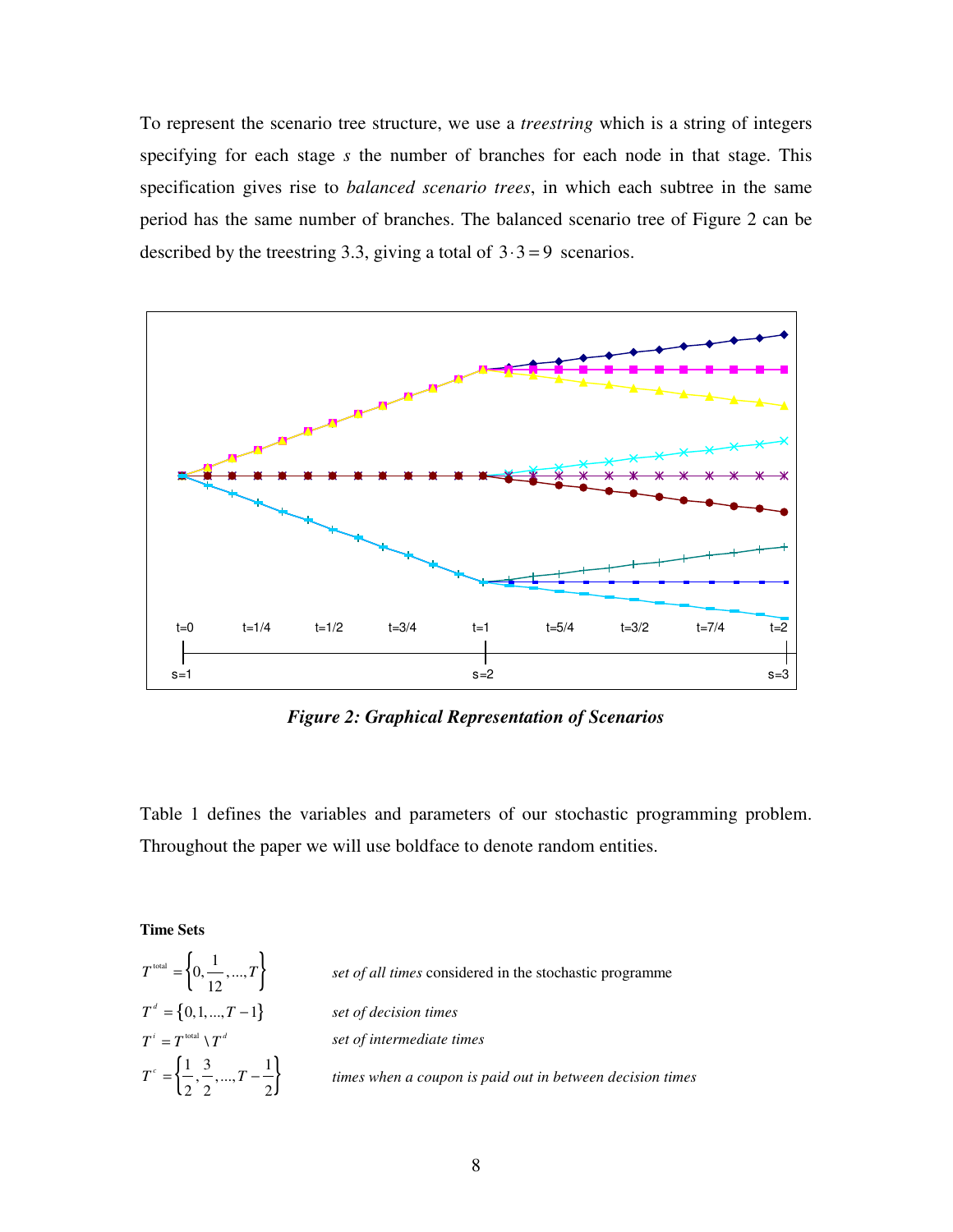#### **Instruments**

| $S_{\alpha}(\omega)$             | Dow Jones Eurostoxx 50 index level at time t in scenario $\omega$                       |
|----------------------------------|-----------------------------------------------------------------------------------------|
| $B_{\cdot}^{T}(\omega)$          | EU Treasury bond with maturity T at time t in scenario $\omega$                         |
| $\delta_{\cdot}^{\beta}(\omega)$ | <i>coupon rate</i> of EU Treasury bond with maturity $T$ at time t in scenario $\omega$ |
| $F^{B^T}$                        | <i>face value</i> of EU Treasury bond with maturity $T$ at time t                       |
| $Z_{\mu}(\omega)$                | EU zero-coupon Treasury bond price at time t in scenario $\omega$                       |

#### **Risk Management Barrier**

| $y_{\tau}(\omega)$ | EU zero-coupon Treasury yield with maturity T at time t in scenario $\omega$ |
|--------------------|------------------------------------------------------------------------------|
| G                  | annual guaranteed return                                                     |
| $L(\omega)$        | <i>barrier</i> at time t in scenario $\omega$                                |

#### **Portfolio Evolution**

| $\boldsymbol{A}$                                   | set of all assets                                                                          |
|----------------------------------------------------|--------------------------------------------------------------------------------------------|
| $P_{t,a}^{buy}(\omega)$ / $P_{t,a}^{sell}(\omega)$ | buy/sell price of asset $a \in A$ at time t in scenario $\omega$                           |
| $x_{i_a}(\omega)$                                  | <i>quantity held</i> of asset $a \in A$ between time t and $t + 1/12$ in scenario $\omega$ |
| $x_{i}^{\dagger}(\omega)/x_{i}^{\dagger}(\omega)$  | <i>quantity bought/sold</i> of assets $a \in A$ at time t in scenario $\omega$             |
| $W(\omega)$                                        | <i>portfolio wealth</i> at time $t \in T^{\text{total}}$ in scenario $\omega$              |
| $h_i(\omega) = \max(0, L_i(\omega) - W_i(\omega))$ | shortfall at time t in scenario $\omega$                                                   |

#### *Table 1: Variables and Parameteres of the Model*

## 3.2 Model constraints

The constraints considered for the minimum guaranteed return problem are:

• *cash balance constraints*. These constraints ensure that the net cash flow at each decision time and at each scenario is equal to zero

$$
\sum_{a \in A} P_{0,a}^{\text{buy}}(\omega) x_{0,a}^{\dagger}(\omega) = W_0(\omega) \qquad \omega \in \Omega \tag{1}
$$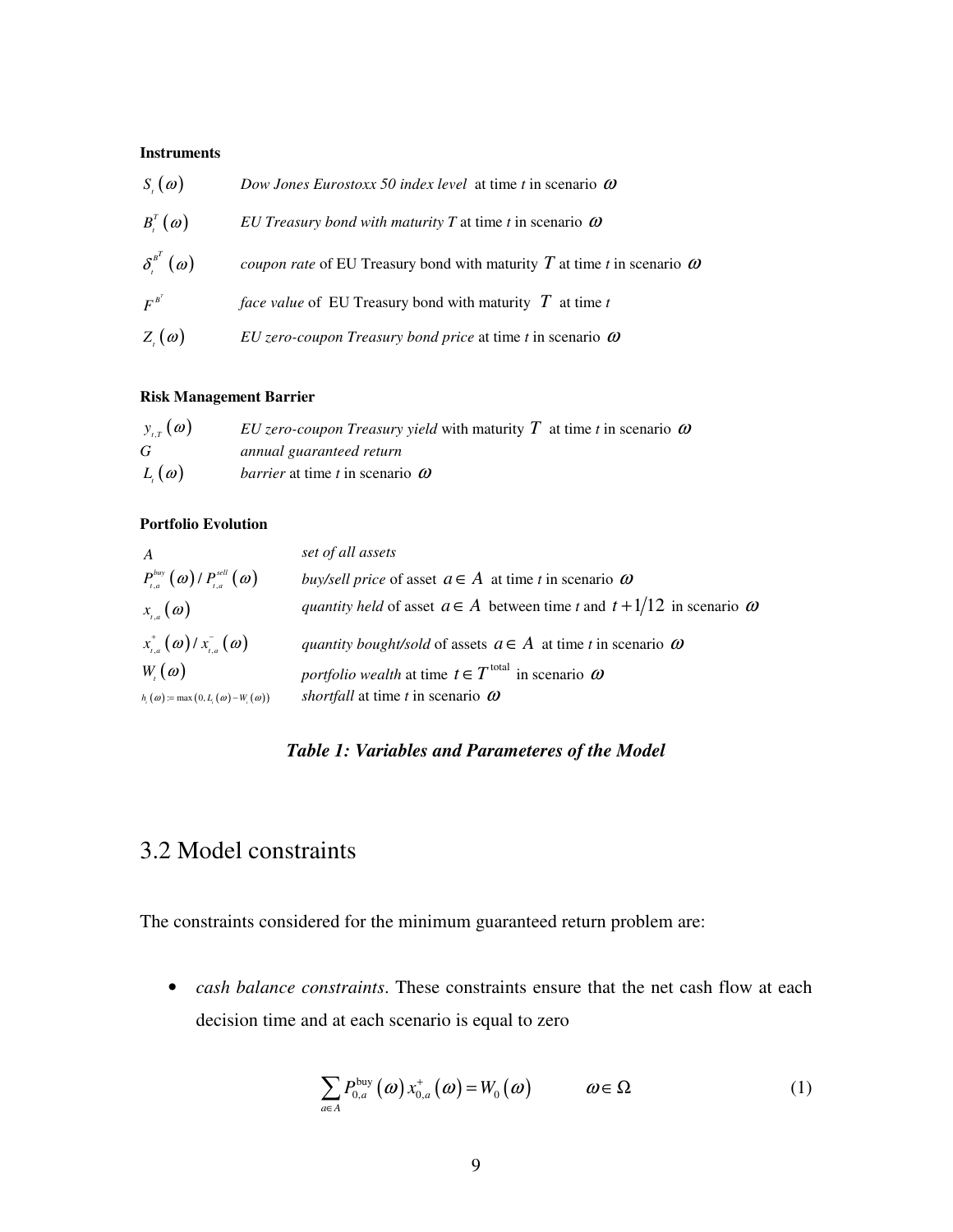$$
\sum_{a\in A\setminus\{S\}}\frac{1}{2}\delta_{t-1}^a(\omega)F^a x_{t,a}^-(\omega)+\sum_{a\in A}P_{t,a}^{\text{sell}}(\omega) x_{t,a}^-(\omega)=\sum_{a\in A}P_{t,a}^{\text{buy}}(\omega) x_{t,a}^+(\omega)
$$
\n
$$
\omega\in\Omega\quad t\in T^d\setminus\{0\}.\tag{2}
$$

In (2) the left hand side represents the cash freed up to be reinvested at time  $t \in T^d \setminus \{0\}$ and consists of two distinct components. The first term represents the coupons received on the coupon-bearing Treasury bonds held between times *t* −1 and *t* , the second term represents the cash obtained from selling part of the portfolio. This must equal the value of the new assets bought (in the absence of transaction costs), which is given by the right hand side of  $(2)$ .

• *short sale constraints*. In our model we assume we will not be able to short any stocks or bonds

$$
x_{t,a}(\omega) \ge 0 \qquad a \in A \quad \omega \in \Omega \quad t \in T^{\text{total}} \setminus \{T\} \tag{3}
$$

$$
x_{t,a}^+(\omega) \ge 0 \qquad a \in A \quad \omega \in \Omega \quad t \in T^{\text{total}} \setminus \{T\} \tag{4}
$$

$$
x_{t,a}^-(\omega) \ge 0 \qquad a \in A \quad \omega \in \Omega \quad t \in T^{\text{total}} \setminus \{0\}. \tag{5}
$$

• *wealth constraint.* This constraint determines the portfolio wealth at each point in time

$$
W_{t}(\omega) = \sum_{a \in A} P_{t,a}^{\text{buy}}(\omega) x_{t,a}(\omega) \qquad \omega \in \Omega \quad t \in T^{\text{total}} \setminus \{T\}
$$
 (6)

$$
W_T(\omega) = \sum_{a \in A} P_{T,a}^{\text{sell}}(\omega) x_{T-\frac{1}{12},a}(\omega) + \sum_{a \in A \setminus \{s\}} \frac{1}{2} \delta_{T-1}^a(\omega) F^a x_{T-\frac{1}{12},a}(\omega) \qquad \omega \in \Omega. \tag{7}
$$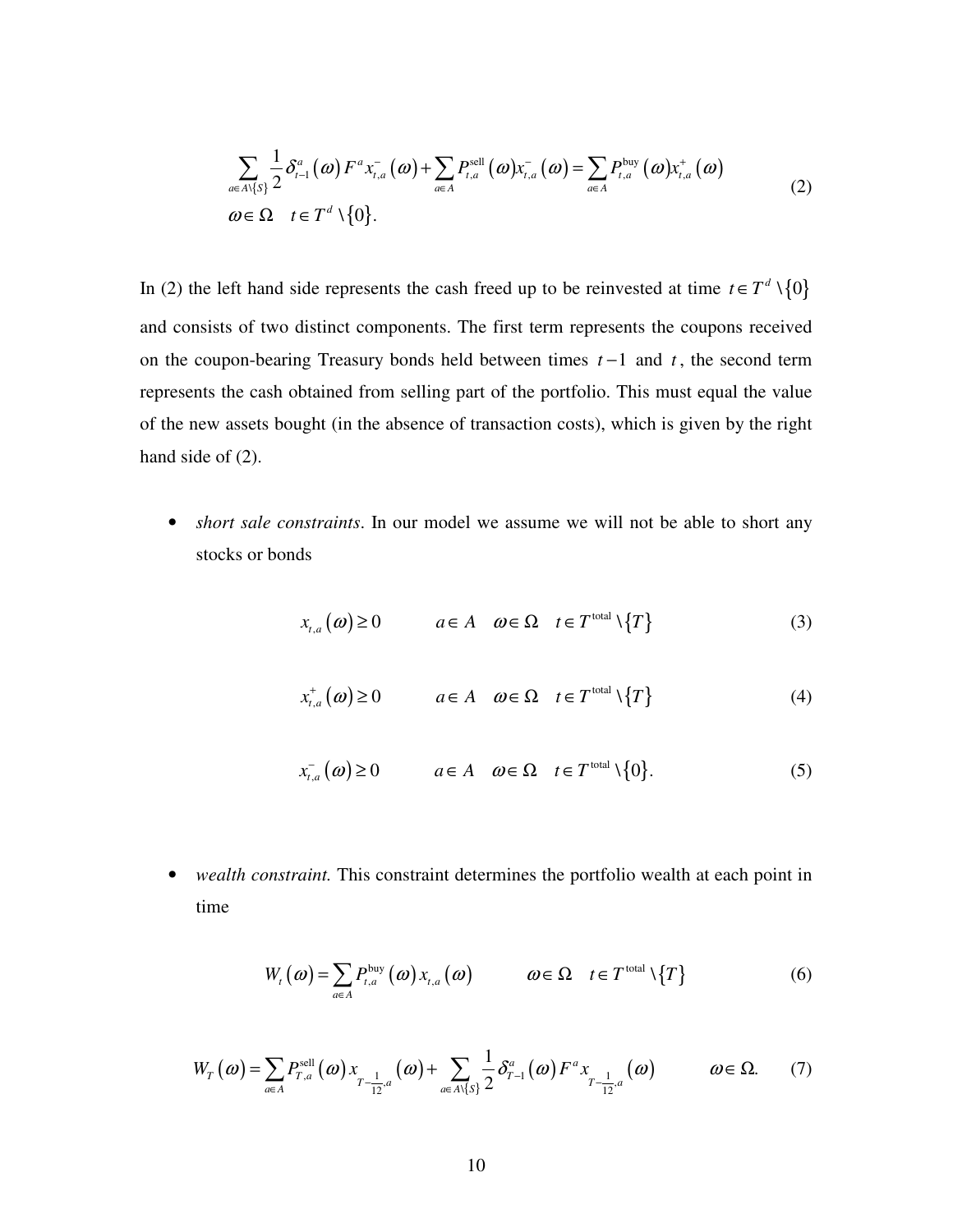As  $x_{t,a}(\omega)$  represents the quantity held in asset  $a \in A$  *after* rebalancing, we must use the *buy* price. If transaction costs were included two wealth variables would be defined; one before and one after rebalancing once the transaction costs have been incurred.

• *accounting balance constraints.* These constraints give the quantity invested in each asset at each time and for each scenario

$$
x_{0,a}(\omega) = x_{0,a}^+(\omega) \qquad a \in A \quad \omega \in \Omega \tag{8}
$$

$$
x_{t,a}(\omega) = x_{t-\frac{1}{12},a}(\omega) + x_{t,a}^+(\omega) - x_{t,a}^-(\omega) \qquad a \in A \quad \omega \in \Omega \quad t \in T^{\text{total}} \setminus \{0\}. \tag{9}
$$

The total quantity invested in asset  $a \in A$  between time *t* and  $t + \frac{1}{16}$ 12  $t + \frac{1}{12}$  is equal to the total quantity invested in asset  $a \in A$  between time  $t - \frac{1}{4a}$ 12  $t - \frac{1}{12}$  and *t* plus the quantity of asset *a*∈ *A* bought at time *t* minus the quantity of asset *a*∈ *A* sold at time *t*.

• *information constraints*. These constraints ensure that the portfolio allocation can not be changed from one decision time to the next

$$
x_{t,a}^+(\omega) = x_{t,a}^-(\omega) = 0 \qquad a \in A \quad \omega \in \Omega \quad t \in T^i \setminus T^c. \tag{10}
$$

• *coupon re-investment constraints.* We assume that the coupon paid each six months will be reinvested in the same coupon-bearing Treasury bond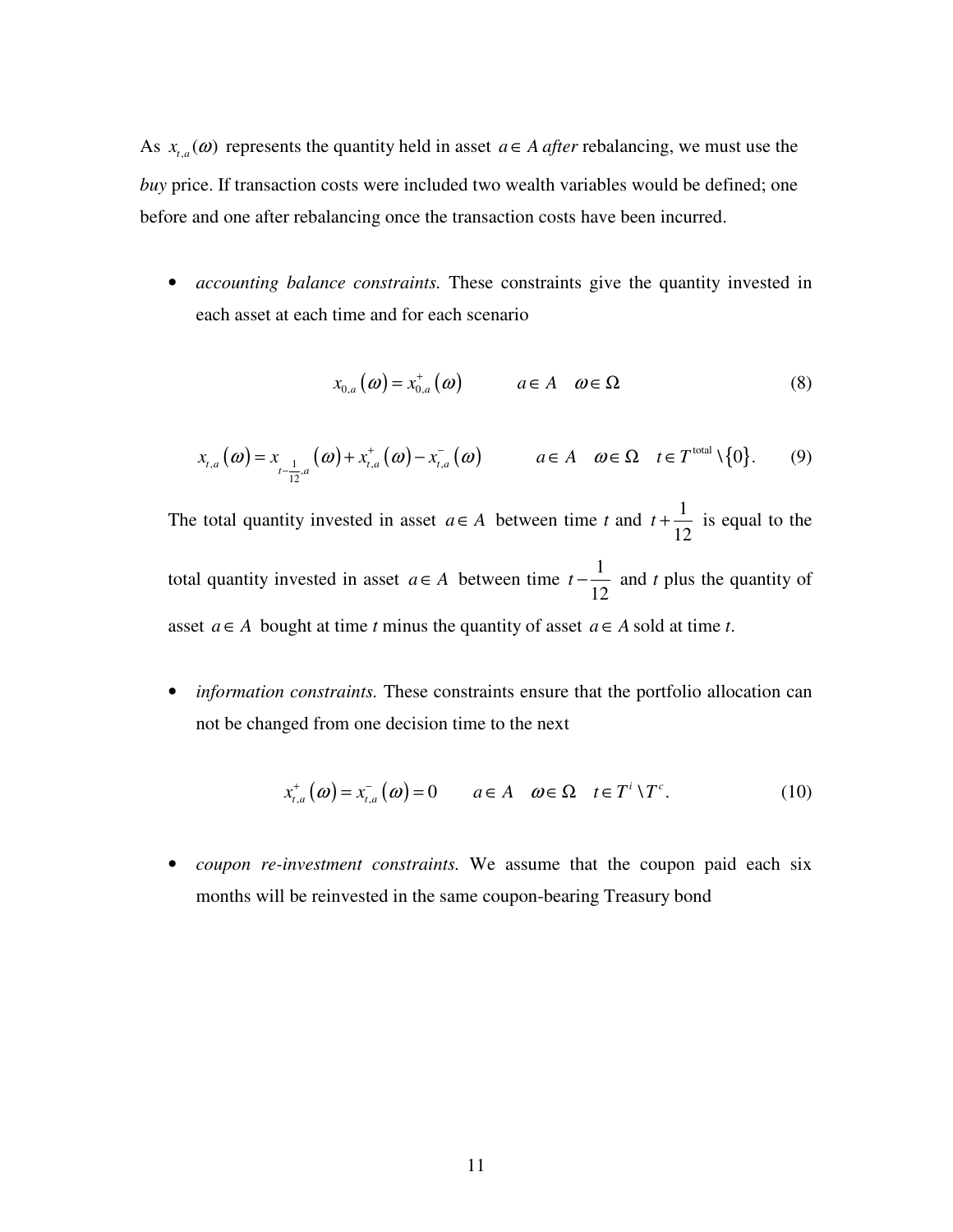$$
x_{t,a}^{+}(\omega) = \frac{\frac{1}{2}\delta_t^a(\omega)F^a x_{t-a}^{+}(\omega)}{P_{t,a}^{\text{buy}}(\omega)}
$$
  
\n
$$
x_{t,a}^{+}(\omega) = x_{t,s}^{-}(\omega) = 0
$$
  
\n
$$
x_{t,s}^{+}(\omega) = x_{t,s}^{-}(\omega) = 0
$$
  
\n
$$
a \in A \setminus \{S\} \quad \omega \in \Omega \quad t \in T^c.
$$
  
\n(11)

Note that  $x_{t,a}^+(\omega)$  is not a decision variable here as it is fixed once the portfolio rebalancing decisions have been made at the previous decision time so that the information constraints are not violated.

• *annual roll-over constraint*. This constraint ensures that at each decision time all the coupon-bearing Treasury bond holdings are sold

$$
x_{t,a}^-(\omega) = x_{t-\frac{1}{12},a}^-(\omega) \qquad a \in A \setminus \{S\} \quad \omega \in \Omega \quad t \in T^d \setminus \{0\}. \tag{12}
$$

• *barrier constraints.* These constraints determine the shortfall of the portfolio at each time and scenario as defined in Table 1

$$
h_{t}(\omega) + W_{t}(\omega) \ge L_{t}(\omega) \qquad \omega \in \Omega \quad t \in T^{\text{total}} \tag{13}
$$

$$
h_t(\omega) \ge 0 \qquad \omega \in \Omega \quad t \in T^{\text{total}}. \tag{14}
$$

As the objective of the stochastic programme will put a penalty on any shortfall, optimizing will ensure that  $h_t(\omega)$  will be zero if possible and as small as possible otherwise.

To obtain the maximum shortfall for each scenario, we need to add one of the following two constraints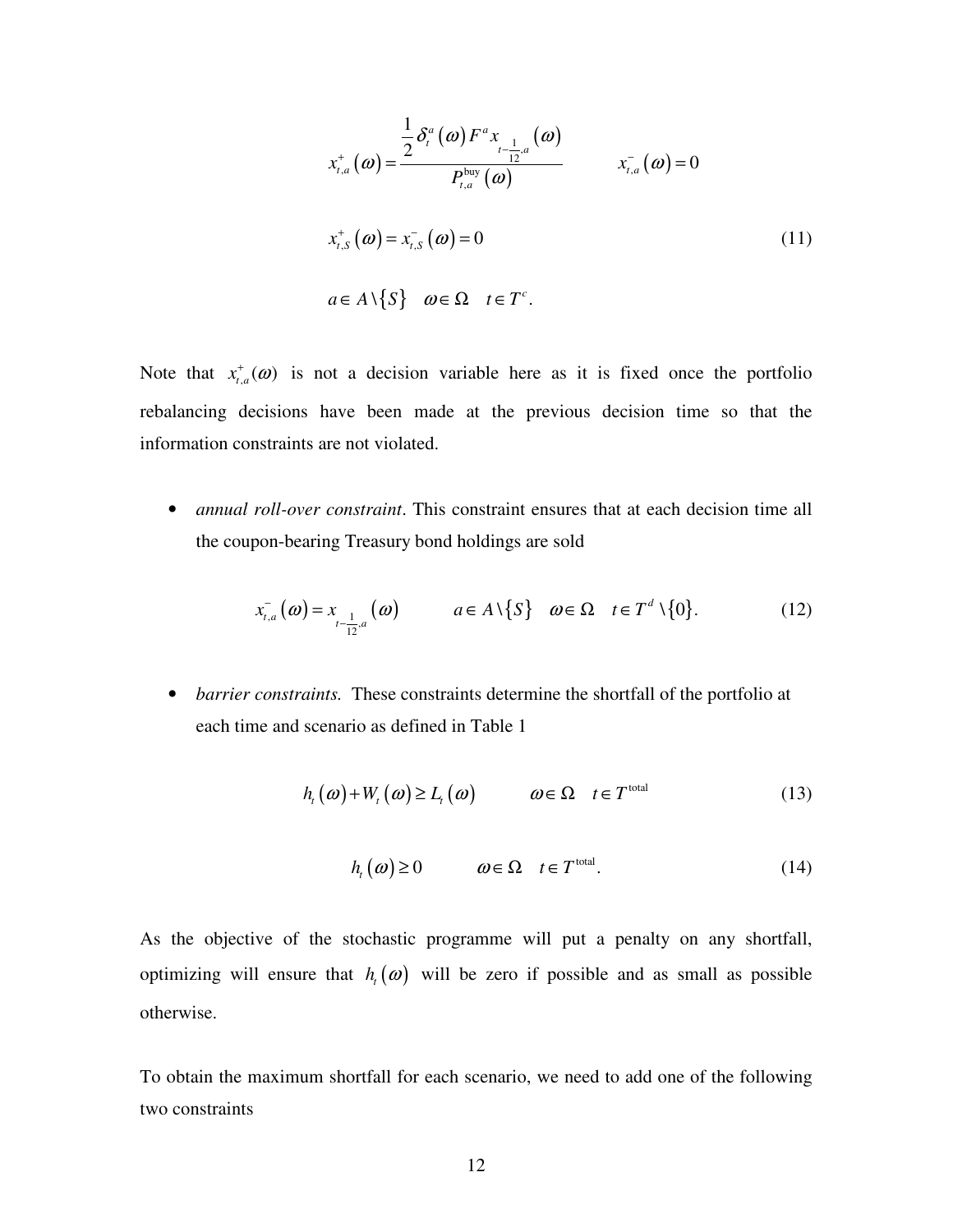$$
H(\omega) \ge h_{t}(\omega) \qquad \omega \in \Omega \quad t \in T^{d} \cup \{T\}
$$
 (15)

$$
H(\omega) \ge h_t(\omega) \qquad \omega \in \Omega \quad t \in T^{\text{total}}.\tag{16}
$$

Constraint (15) must be added if the maximum shortfall is taken into account on a yearly basis, while (16) considers maximum shortfall on a monthly basis.

## 3.3 Objective functions: expected average and expected maximum shortfall

Starting with an initial wealth  $W_0$  and a guarantee of  $G\%$  annually, we have the guarantee liability at the planning horizon given by

$$
W_0 \left(1 + G\right)^T. \tag{17}
$$

The price at time *t* in scenario  $\omega$  of the zero-coupon bond (which pays 1 at time *T*) is

$$
Z_{t}(\omega) = e^{-y_{t,T-t}(\omega)(T-t)}.
$$
\n(18)

Therefore, investing the amount given by (19) in these zero-coupon bonds will exactly give the guarantee at time *T* since irrespective of price fluctuations  $Z_T(\omega) = 1$  and hence  $L_T(\omega) = W_0(1+G)^T$  for all  $\omega \in \Omega$ . Thus the *barrier* for the minimum guaranteed return fund

$$
L_{t}(\omega) = W_{0} (1+G)^{T} Z_{t}(\omega) = \frac{W_{0} (1+G)^{T}}{(1+y_{t,T-t}(\omega))^{T-t}}
$$
(19)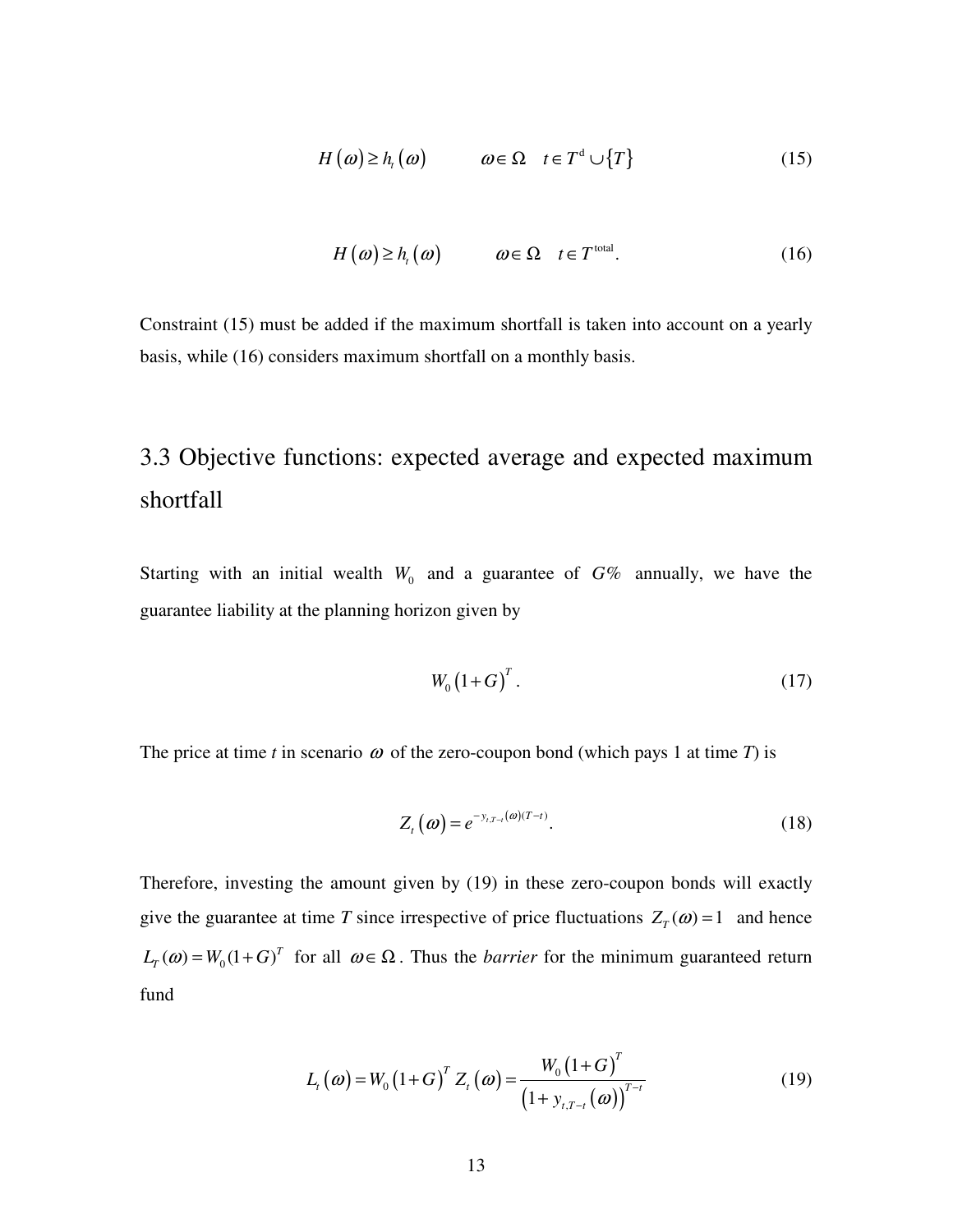serves as a lower boundary.

For a minimum guaranteed return fund the objective of the fund manager is twofold; firstly to manage the investment strategies of the fund and secondly to take into account the guarantees given to all investors. Investment strategies must ensure that the guarantee for all participants of the fund is met with a high probability. Thus we might add a constraint limiting the probability of falling below the barrier in a VaR-type minimum guarantee constraint, i.e.

$$
P\left(\max_{t \in T^{\text{total}}} h_t\left(\mathbf{\omega}\right) > 0\right) \le \alpha \tag{20}
$$

for  $\alpha$  small. However, such scenario-based probabilistic constraints are extremely difficult to implement and tune to historical data and may give rise to non-convexities. We therefore use two convex alternatives in which the risk of falling below the barrier is traded off against return in the form of the expected wealth at each decision point.

Firstly, we will consider the *expected average shortfall* (EAS) model, in which the objective function is given by:

$$
\max_{\substack{\left\{x_{t,a}(\omega), x_{t,a}^+(\omega), x_{t,a}^-(\omega)\right\}\\ \left\{\alpha\in A, \omega\in\Omega, t\in T^d\cup\{T\}\right\}\\ \max_{\substack{\left\{x_{t,a}(\omega), x_{t,a}^-(\omega), x_{t,a}^-(\omega)\right\}\\ \left\{\alpha\in A, \omega\in\Omega, t\in T^d\cup\{T\}\right\}\\ \left\{\left(1-\beta\right)\left(\sum_{\omega\in\Omega} p(\omega)\sum_{t\in T^d\cup\{T\}} W_t(\omega)\right) - \beta\left(\sum_{\omega\in\Omega} p(\omega)\sum_{t\in T^d\cup\{T\}} \frac{h_t(\omega)}{\left|T^d\cup\{T\}\right|}\right)\right\}}\tag{21}
$$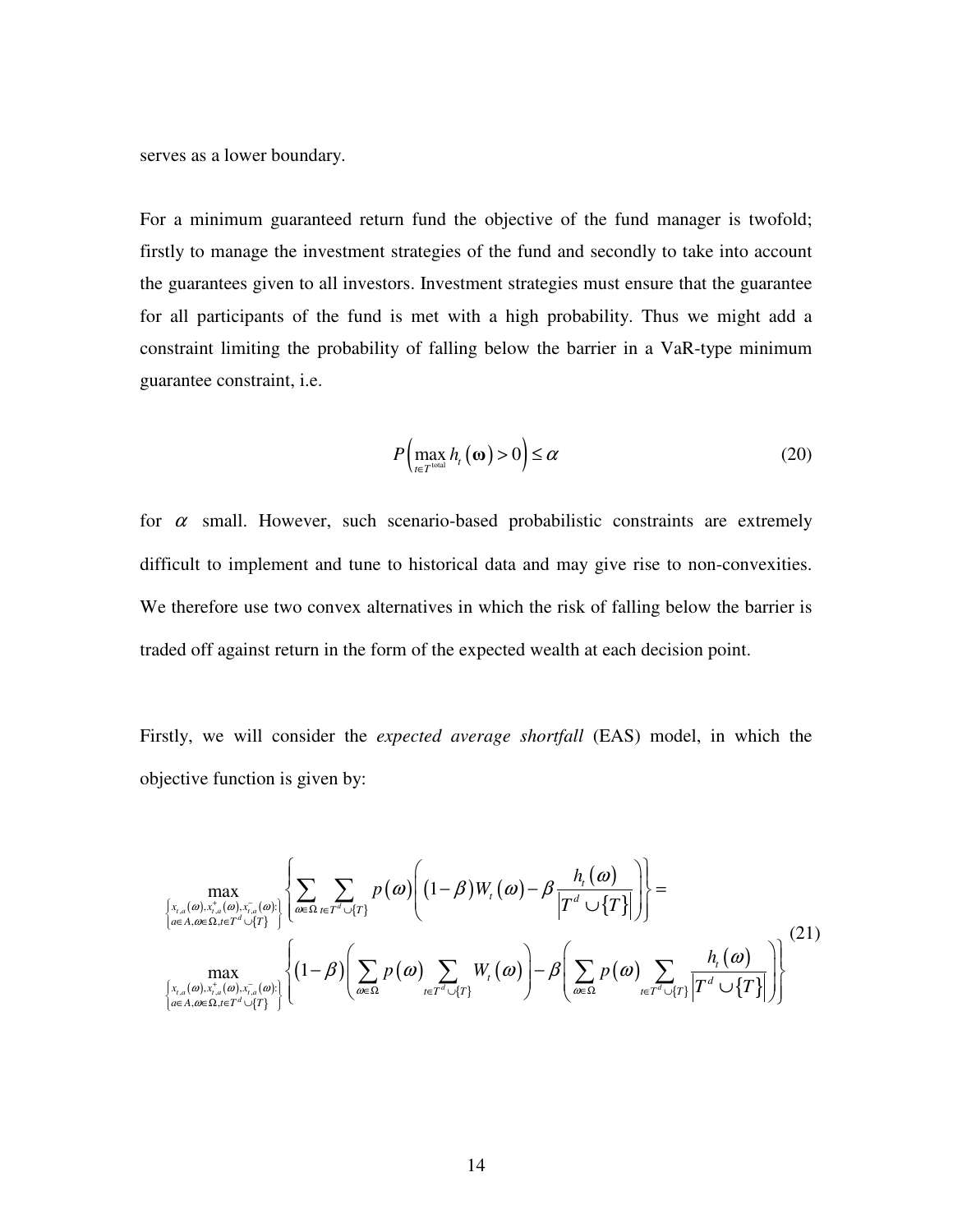In this case we maximize the expected sum of wealth over time while penalizing each time the wealth falls below the barrier. For each scenario  $\omega \in \Omega$ , we can calculate the average shortfall and then take expectations over all scenarios.

In this case only shortfalls at decision times are taken into account and any serious loss in portfolio wealth in between decision times is ignored. However the position of the portfolio's wealth relative to the fund's barrier is significant on a continuous basis from the fund manager's perspective and serious or repeated drops below this barrier might force the purchase of expensive insurance. To capture this feature specific to minimum guaranteed return funds, we also consider an objective function in which the shortfall of the portfolio is considered on a monthly basis.

For the *expected average shortfall with monthly checking* (EAS MC) model, the objective function is given by

$$
\max_{\substack{\left\{x_{t,a}(\omega), x_{t,a}^+(\omega), x_{t,a}^-(\omega)\right\} \\ a\in A, \omega\in\Omega, t\in T^d\cup\{T\}\end{math}}\left\{\left(1-\beta\right)\left(\sum_{\omega\in\Omega}p(\omega)\sum_{t\in T^d\cup\{T\}}W_t(\omega)\right)-\beta\left(\sum_{\omega\in\Omega}p(\omega)\sum_{t\in T^{\text{total}}}\frac{h_t(\omega)}{\left|T^{\text{total}}\right|}\right)\right\}\tag{22}
$$

Note that although we still only rebalance once a year but shortfall is now being measured in the objective on a monthly basis the annual decisions must also take into account the possible effects they will have on monthly shortfall.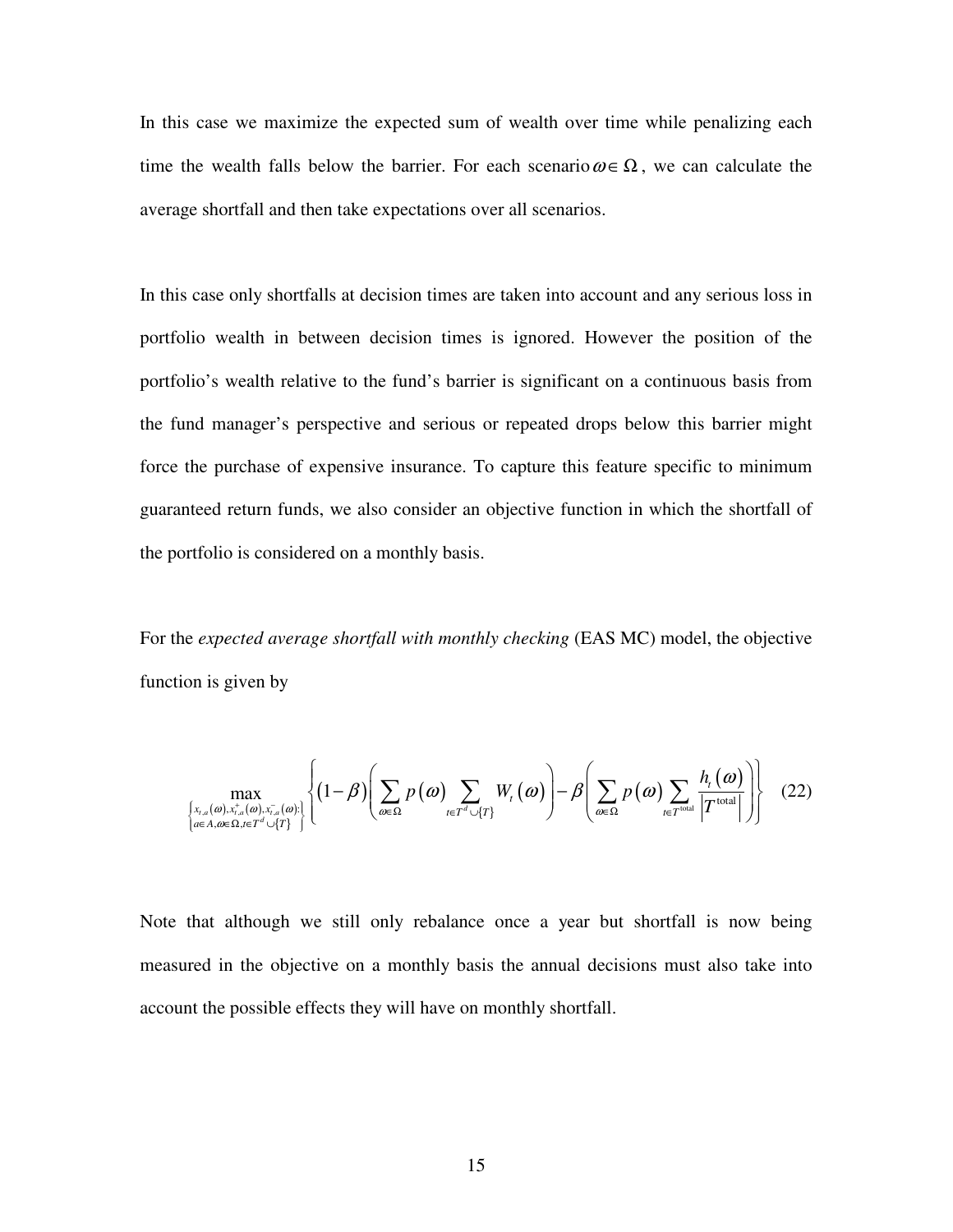The value of  $0 \le \beta \le 1$  can be chosen freely and sets the level of risk aversion. The higher the value of  $\beta$ , the higher the importance given to shortfall and the less to the expected sum of wealth and hence the more risk-averse will be the optimal portfolio allocation. The two extreme cases are represented by  $\beta = 0$ , corresponding to the 'unconstrained' situation, which is indifferent to the probability of falling below the barrier, and  $\beta = 1$ , corresponding to the situation in which only the shortfall is penalized and the expected sum of wealth is ignored.

In general short-horizon funds are likely to attract more risk-averse participants than long-horizon funds, whose participants can afford to tolerate more risk in the short run. This natural division between short and long-horizon funds is automatically incorporated in the problem set up, as the barrier will initially be lower for long-term funds than for short-term funds. This feature of the model is demonstrated in Figure 3.



*Figure 3: Barrier for one-year and five-year 2% guaranteed fund*

The second model we will consider is the *expected maximum shortfall* (EMS) given by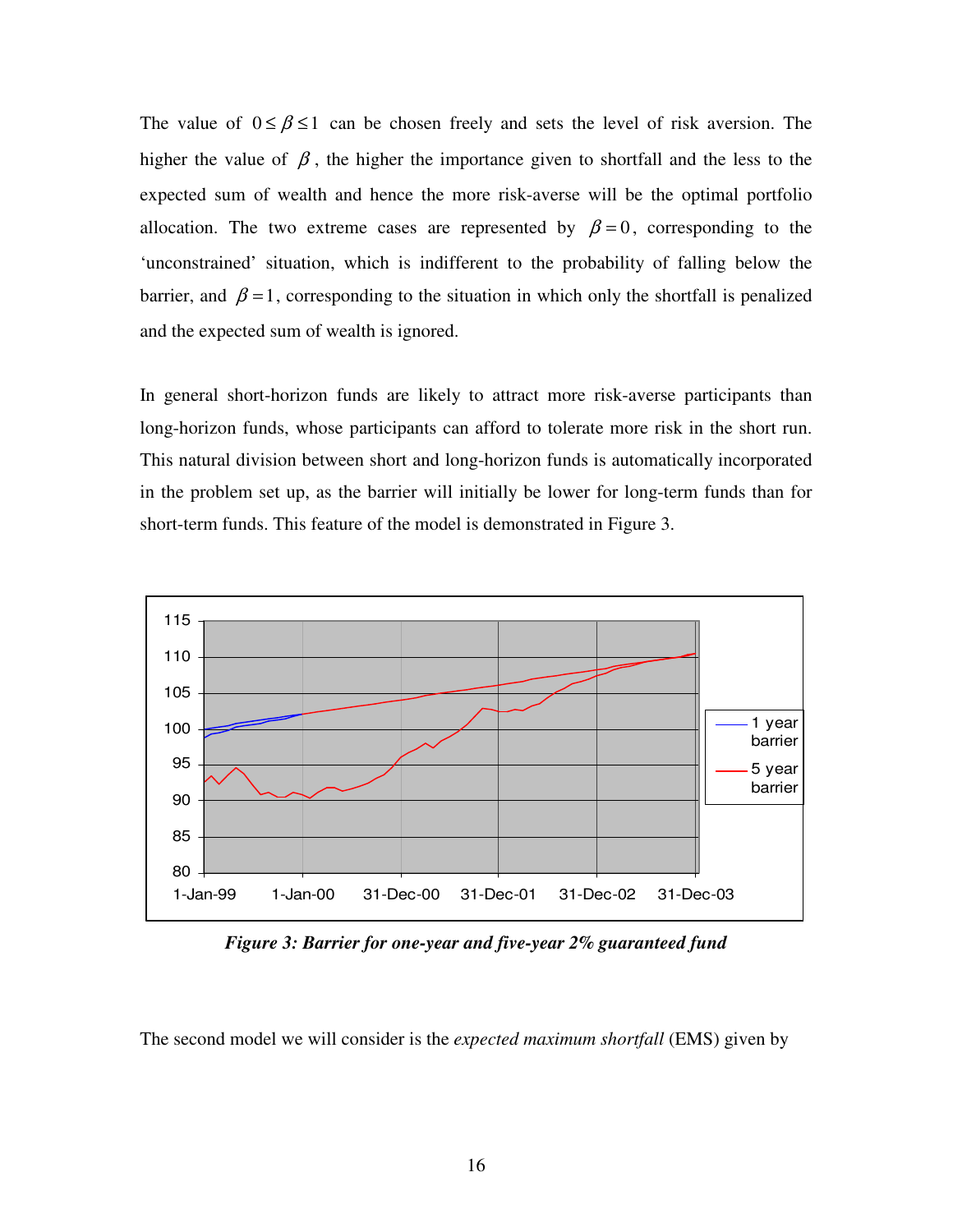$$
\max_{\substack{\left\{x_{t,a}(\omega), x_{t,a}^+(\omega), x_{t,a}^-(\omega)\right\}\\a\in A, \omega\in \Omega, t\in T^d\cup\{T\}\end{math}}\left\{\left(1-\beta\right)\left(\sum_{\omega\in\Omega}p(\omega)\sum_{t\in T^d\cup\{T\}}W_t(\omega)\right)-\beta\left(\sum_{\omega\in\Omega}p(\omega)H(\omega)\right)\right\}\tag{23}
$$

using constraint (15) to define  $H(\omega)$ .

For the *expected maximum shortfall with monthly checking* (EMS MC) model, the objective function remains the same but  $H(\omega)$  is now defined by (16). In this model we penalize the expected maximum shortfall over time along scenarios which ensures that for each scenario  $\omega \in \Omega$ ,  $H(\omega)$  is as small as possible. Combining this with the constraints (15) or (16) ensures that  $H(\omega)$  is equal to the maximum shortfall for scenario ω.

The EMS model focusses on limiting the maximum shortfall and therefore does not penalize portfolio wealth falling just slightly below the barrier several times. The EAS model on the other hand, incurs a penalty every time the portfolio's wealth falls below the barrier, but does not differentiate between a substantial shortfall at one point in time and a series of small shortfalls over time. So one model limits wealth from falling below the barrier *substantially* and the other limits the *number* of times it does so.

## 4. Asset Return Models

For minimum guaranteed return funds we must deal with a long-term liability and Treasury bonds of varying maturities and therefore must capture the dynamics of the whole term structure. For this we will use a Gaussian *economic factor model* (EFM) whose evolution, under the real world measure is determined by the stochastic differential equations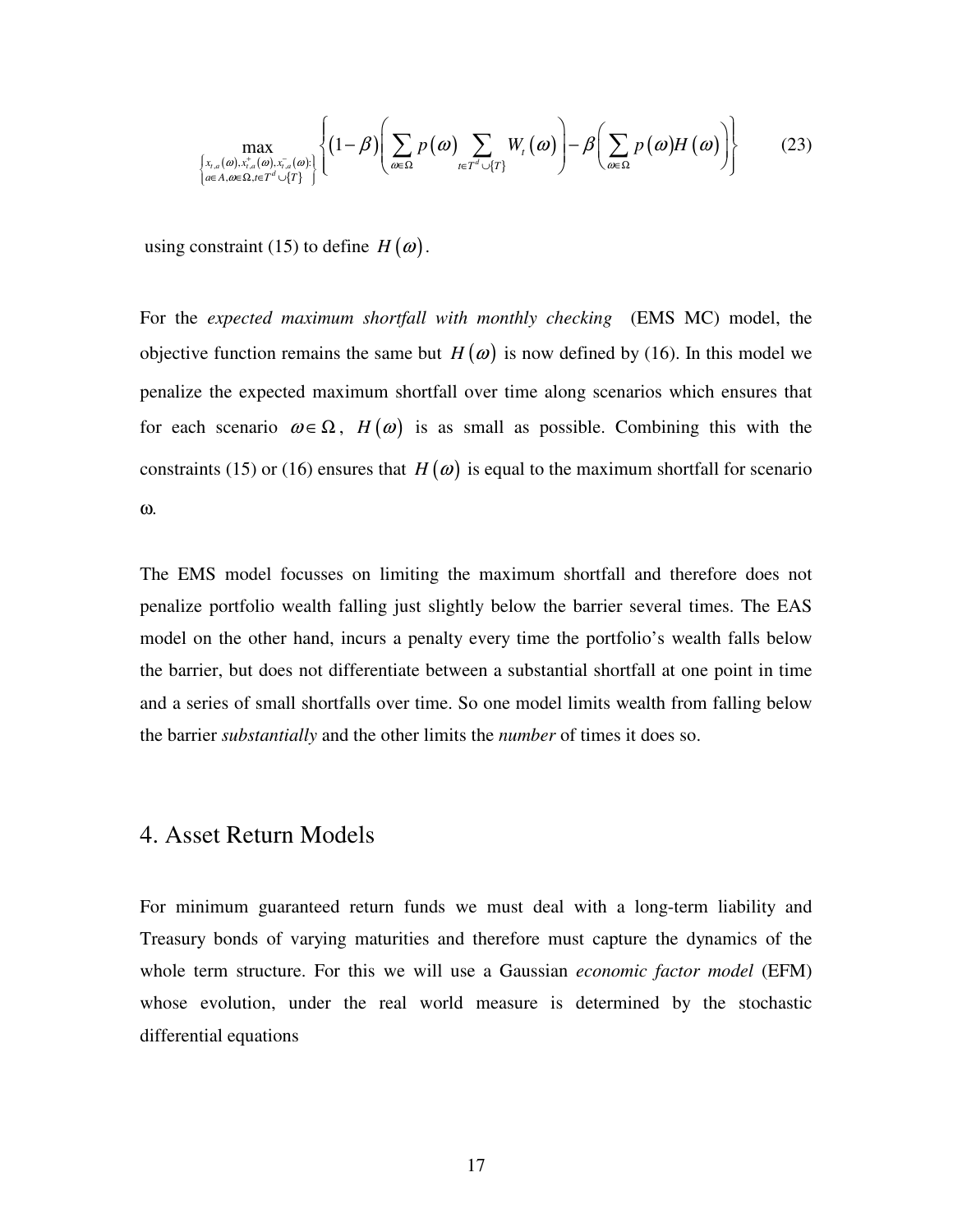$$
d\mathbf{R}_t = k\left(X_t + Y_t - R_t\right) + \gamma_R \sigma_R dt + \sigma_R d\mathbf{W}_t^R
$$
\n(24)

$$
d\mathbf{X}_{t} = (\mu_{X} - \lambda_{X} X_{t} + \gamma_{X} \sigma_{X}) dt + \sigma_{X} d\mathbf{W}_{t}^{X}
$$
 (25)

$$
d\mathbf{Y}_{t} = \left(\mu_{Y} - \lambda_{Y} Y_{t} + \gamma_{Y} \sigma_{Y}\right) dt + \sigma_{Y} d\mathbf{W}_{t}^{Y},
$$
\n(26)

where the Wiener process increment *d***W** terms are correlated. The three unobservable Gaussian factors *R*, *X* and *Y* represent respectively a *short rate*, a *long rate* and the *slope* between an *instantaneous short rate* and the long rate. The short rate factor is mean reverting at rate *k* and the drifts of all three factors contain a *market price of risk* γ in volatility units. The 14 parameters of the factor dynamics are estimated by a generalized process form of the *EM algorithm* (Dempster *et al.*, 1977) in which Kalman filtering of factor evolution is alternated with maximum likelihood parameter estimation until convergence. For a complete description of the model, derivation of the yields, calibration of the model parameters and its simulation possibilities, see Medova *et al.* (2004) and Villaverde (2003). A typical yield curve simulation is shown in Figure 4.

The stock index price process **S** is assumed to follow a geometric Brownian motion, i.e.

$$
\frac{d\mathbf{S}_t}{\mathbf{S}_t} = \mu_s dt + \sigma_s d\mathbf{W}_t^s
$$
\n(27)

where  $d\mathbf{W}_{t}^{S}$  $dW_t^s$  is correlated with the  $dW_t$  terms driving the three term structure factors.

As sufficient historical data on Euro coupon-bearing bonds is difficult to obtain, we use the zero-coupon yield curve to construct the relevant bonds. Coupons on newly-issued bonds are closely related to the corresponding spot rate at the time, so we will use the current zero yield with maturity *T* as a proxy for the coupon rate of a coupon-bearing bond with maturity *T*, i.e. the coupon rate  $\delta_2^{B^{10}}(\omega)$ 2  $\delta_2^{\beta^{(0)}}(\omega)$  on a newly issued 10-year Treasury bond at time  $t = 2$  will be set equal to the projected 10-year spot rate  $y_{2,10}(\omega)$  at time  $t = 2$ .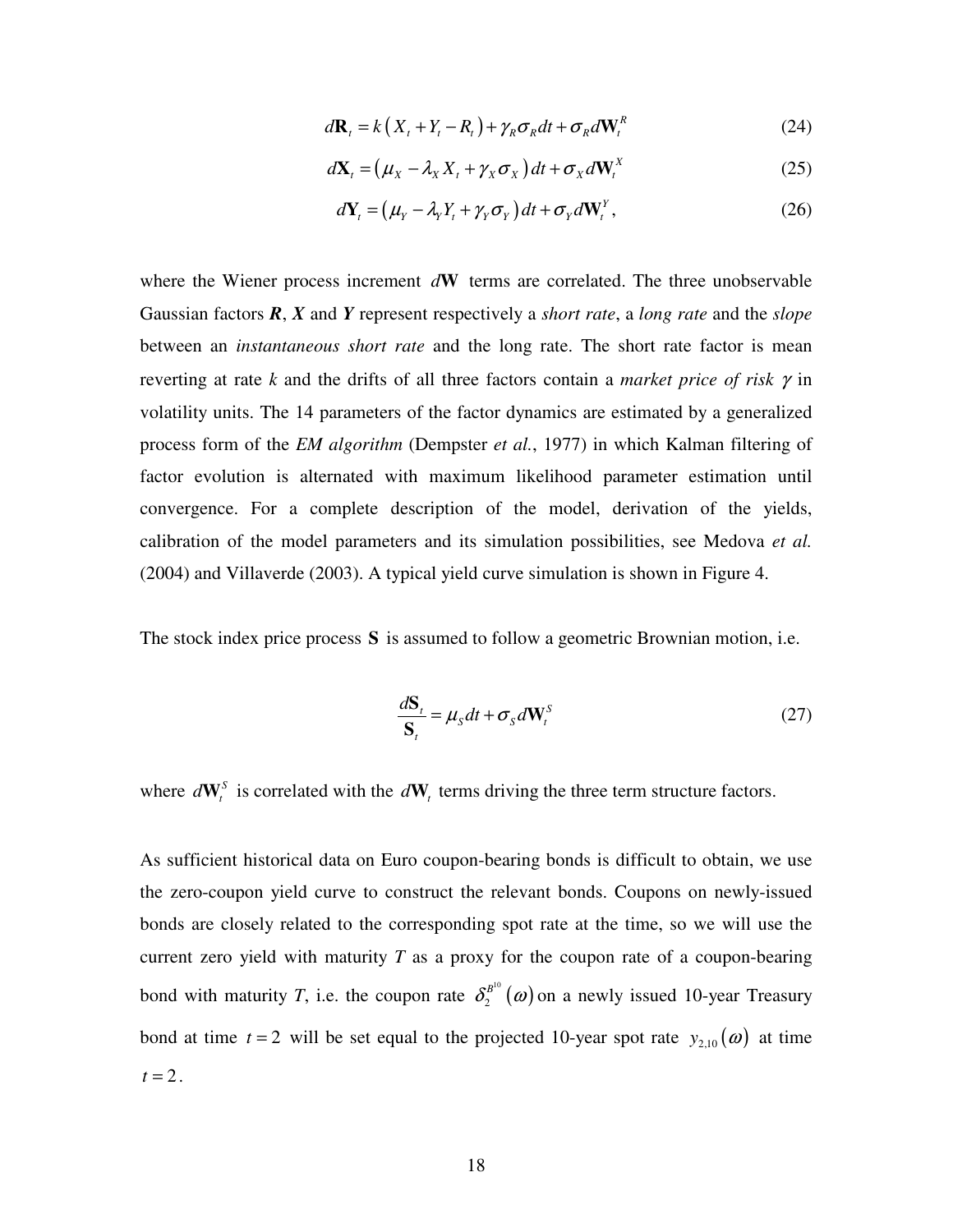**Generally** 

$$
\delta_t^{B^T}(\omega) = y_{t,T}(\omega) \qquad \qquad t \in T^d \quad \omega \in \Omega \qquad (28)
$$

$$
\delta_t^{B^T}(\omega) := \delta_{\lfloor t \rfloor}^{(T)}(\omega) \qquad \qquad t \in T^i \quad \omega \in \Omega, \tag{29}
$$

where  $\left| . \right|$  denotes the integral part. This ensures that as the yield curve falls, coupons on newly-issued bonds will go down correspondingly and each coupon cash flow will be discounted at the appropriate zero yield.

Bonds are assumed to pay coupons semi-annually and to be rolled over on an annual basis so that a coupon will be received after six months and again after a year just before selling the bond. This forces us to distinguish between the price at which we will sell the bond at decision times and the price for which we buy the new bond.

Let  $P_{i}^{\text{sell}}$  $P_{t,B}^{\text{sell}}$  denote the *selling price* of the bond  $B^T$  of maturity *T* at time *t*, assuming two coupons have now been paid out and the time to maturity is equal to  $T-1$ , and let  $P_{\mu}^{buy}$  $P_{t,B^T}^{\text{buy}}$ denote the *buying price* of a newly issued coupon-bearing Treasury bond with maturity *T*.

The 'buy' bond price at time *t* is given by

$$
B_{t}^{T}(\omega) = F^{B^{T}} e^{-(T + \lfloor t \rfloor - t)y_{t,T + \lfloor t \rfloor - t}(\omega)} + \sum_{s = \frac{\lfloor 2t \rfloor}{2} + \frac{1}{2}, \frac{\lfloor 2t \rfloor}{2} + 1, \dots, \lfloor t \rfloor + T} \frac{\delta_{t}^{B^{T}}(\omega)}{2} F^{B^{T}} e^{-(s - t)y_{t(s - t)}} \omega \in \Omega \quad t \in T^{\text{total}},
$$
\n(30)

where the principal of the bond is discounted in the first term and the stream of coupon payments in the second. At decision times the 'sell' bond price is given by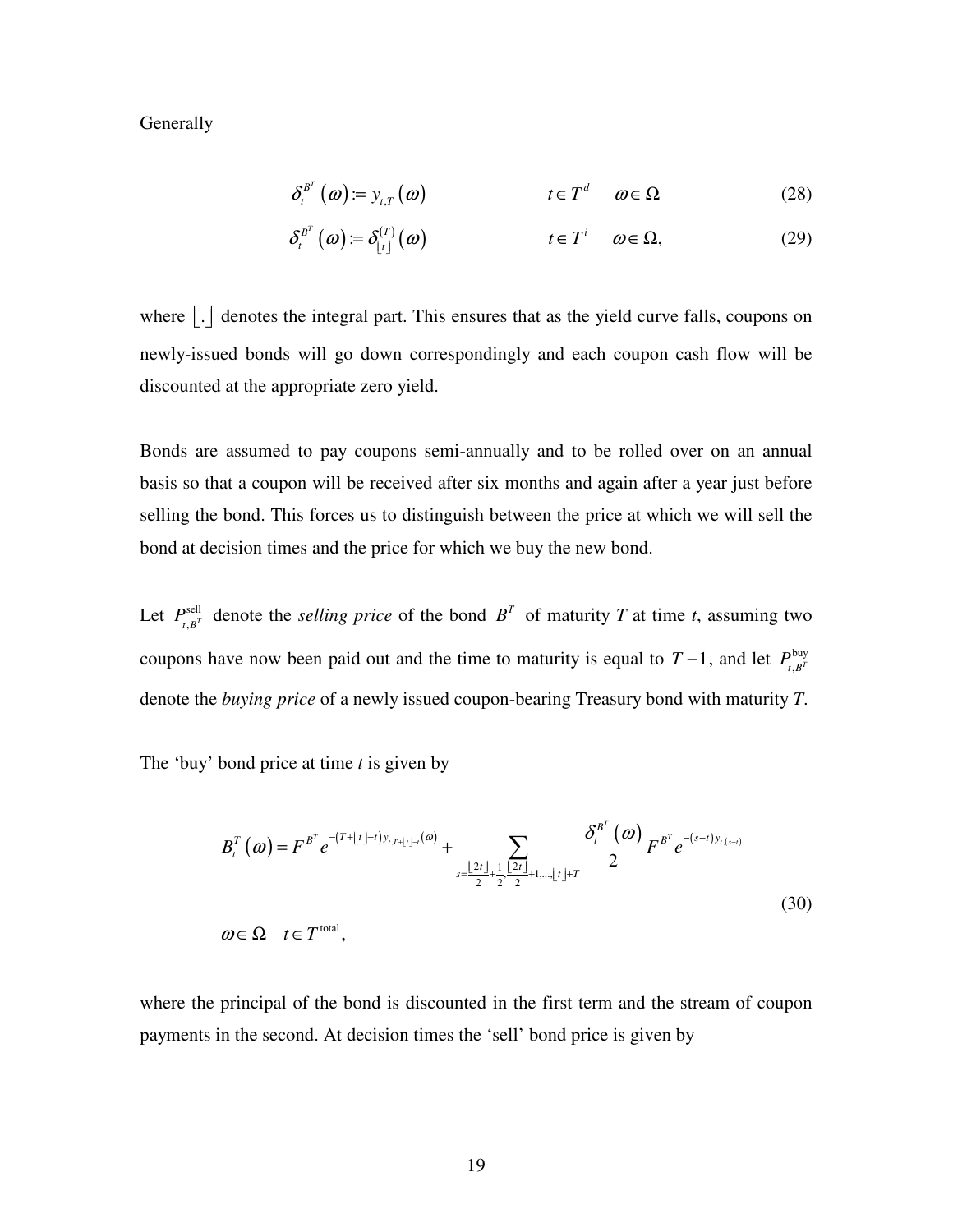$$
B_{t}^{T}(\omega) = F^{B^{T}} e^{-(T-1)y_{t,T-1}(\omega)} + \sum_{s=\frac{1}{2},1,\dots,T-1} \frac{\delta_{t-1}^{B^{T}}(\omega)}{2} F^{B^{T}} e^{-(s-t)y_{t,(s-t)}}
$$
  
\n
$$
\omega \in \Omega \quad t \in \left\{T^{d} \setminus \{0\}\right\} \cup \left\{T\right\}.
$$
\n(31)

Note that the coupon rate  $\delta_{t-1}^{B^{T}}(\omega)$  $\delta_{t-1}^B(\omega)$  is in (31) as this is the rate of the bond sold at time *t* the coupon rate is reset for the newly issued Treasury bonds. We also assume that the coupon that is being paid out after six months will be reinvested in the same couponbearing Treasury bond. This gives the following adjustment to the amount held in bond  $B^T$  at time *t* 

$$
x_{t,B^{T}}(\omega) = x_{t-\frac{1}{12},B^{T}}(\omega) + \frac{\frac{1}{2}\delta_{t}^{B^{T}}(\omega) F^{B^{T}} x_{t-\frac{1}{12},B^{T}}(\omega)}{P_{t,B^{T}}^{buy}} \qquad t \in T^{c} \quad \omega \in \Omega.
$$
 (32)

## 5. Historical Backtest

We will look at an *historical backtest* in which statistical models are fitted to market data up to an initial model decision time *t* and scenario trees are generated from *t* to some chosen horizon  $t + T$ . The optimal *first stage/root node decisions* are then implemented at time *t* and to generate the historical portfolio returns with these decisions at time *t* +1. Afterwards the whole procedure is rolled forward for *T* trading times.

Our backtest will involve a *telescoping horizon* as depicted in Figure 4.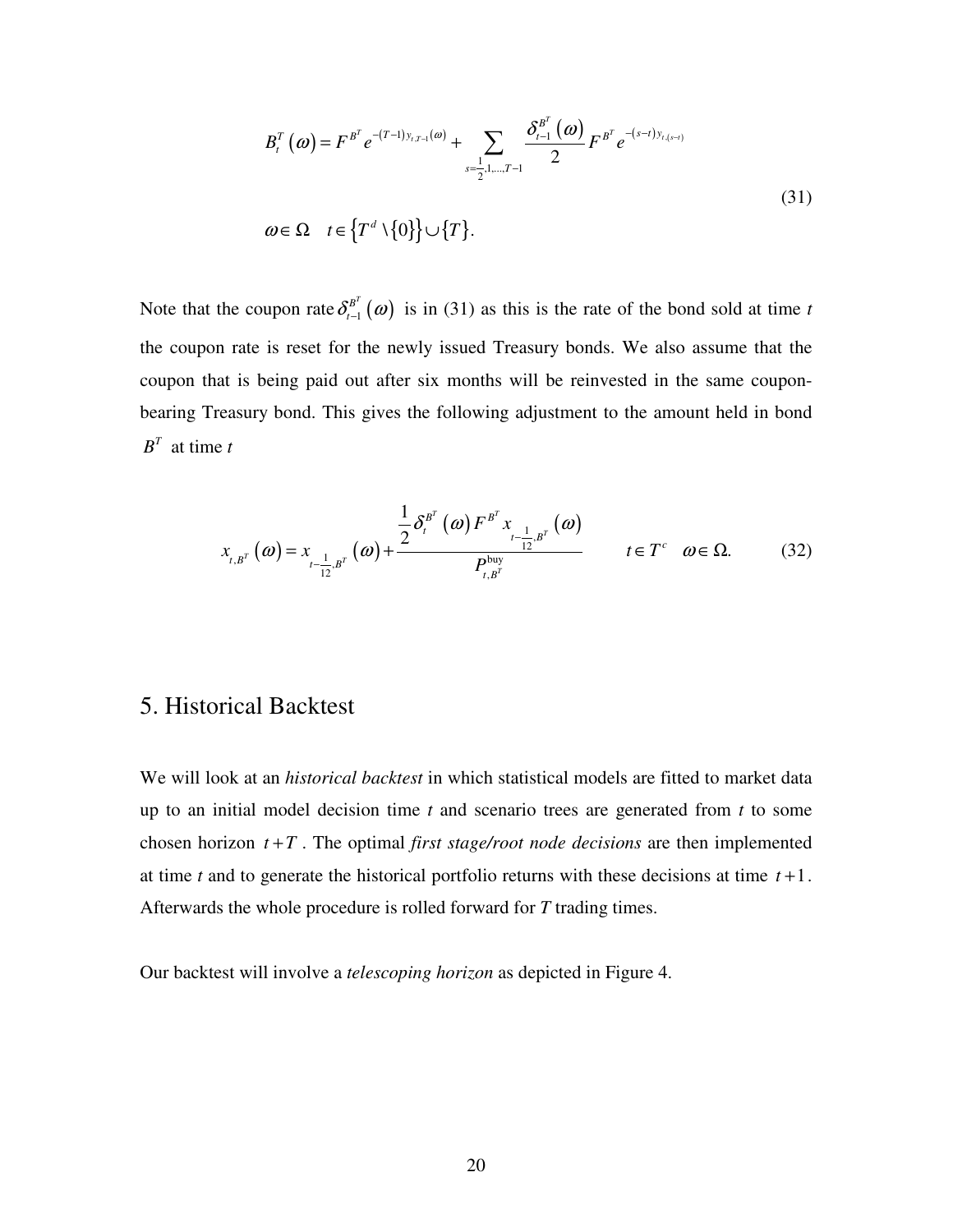|          | 4-year scenario tree |                      |                      |                      |          |
|----------|----------------------|----------------------|----------------------|----------------------|----------|
|          |                      | 3-year scenario tree |                      |                      |          |
|          |                      |                      | 2-year scenario tree |                      |          |
|          |                      |                      |                      | 1-year scenario tree |          |
| Jan 1999 | Jan 2000             | Jan 2001             | Jan 2002             | Jan 2003             | Jan 2004 |

#### *Figure 4: Telescoping Horizon Backtest Schema*

At each decision time *t*, the parameters of the stochastic processes driving the stock return and the three factors of the term structure model are re-estimated and re-calibrated using historical data up to and including time *t*, and the initial values of the simulated scenarios are given by the actual historical values of the variables at these times. Reestimating and re-calibrating the simulator's parameters at each successive initial decision time *t* captures information in the history of the variables up to that point.

Although the optimal second and later stage decisions of a given problem may be of "what-if" interest, managers' and decision makers' focus is on the implementable firststage decisions which are hedged against the simulated future uncertainties. The reasons for implementing stochastic optimization in this way are twofold. Firstly, after one year has passed the actual values of the variables realized may not coincide with any of the values of the variables in the simulated scenarios. In this case the optimal investment policy would be undefined, as the model only has optimal decisions for the nodes on the simulated scenarios. Secondly, as one more year has passed new information has become available to re-estimate and re-calibrate the simulator's parameters. Relying on the original optimal investment strategies will ignore this information.

For the backtest, we will use three different tree structures with approximately the same number of data scenarios, but with an increasing *initial branching factor*, which defines the number of branches from the root node at stage one. We will start of by solving the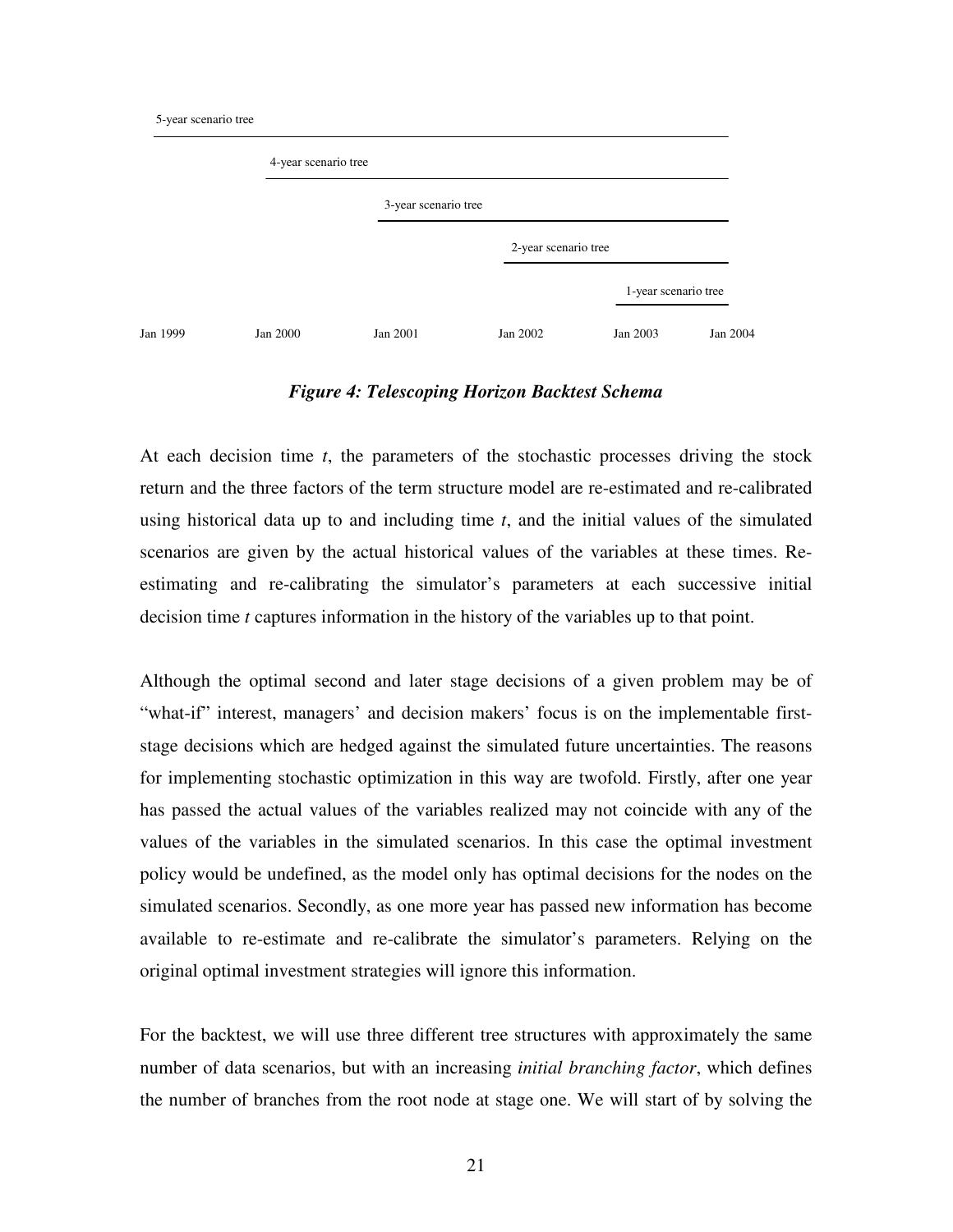five-year problem using a 6.6.6.6.6 tree, which gives a total of  $6^5 = 7776$  scenarios. The second option is to use  $32.4.4.4.4 = 8192$  scenarios and the third is the extreme case of  $512.2.2.2 = 8192$  scenarios, thereby increasing the initial branching factor from 6 to 32 and finally to 512. For the subsequent stages of the backtest we will adjust the branching factor in such a way that the total number of scenarios stays as close to the original number of scenarios as possible and such that the same ratio is maintained. This gives us the following tree structures, described in Table 2.

| Jan 1999 | $6.6.6.6 = 7776$  | $32.4.4.4.4 = 8192$ | $512.2.2.2.2 = 8192$ |
|----------|-------------------|---------------------|----------------------|
| Jan 2000 | $9.9.9.9 = 6561$  | $48.6.6.6 = 10368$  | $512.2.2.2 = 4096$   |
| Jan 2001 | $20.20.20 = 8000$ | $80.10.10 = 8000$   | $768.3.3 = 6912$     |
| Jan 2002 | $88.88 = 7744$    | $256.32 = 8192$     | $1024.4 = 8192$      |
| Jan 2003 | 7776              | 8192                | 8192                 |

*Table 2: Tree Structure for Different Backtests*

## 5.1 Results

Figures 5 to 10 plot the barrier, the portfolio performance of the annual and monthly checking methods, together with the models expectation one period ahead. Starting with an initial wealth  $W_0$  equal to 100 and an annual guaranteed return  $G$  of 2% the barrier can be calculated using (19) for each month between January 1999 and January 2004 using the appropriate historical zero-yields. The barrier is independent of the choice of objective function or tree structure and therefore identical in all six figures. For January 1999, three five-year monthly scenario trees were generated for each of the annual tree structures described in Table 2. For each scenario tree, the corresponding stochastic programme was solved for each of the four different objective functions presented in Section 3.3 and the first-stage decisions implemented. This gives us the fund's portfolio strategy between January 1999 and January 2000, the next decision time. Starting from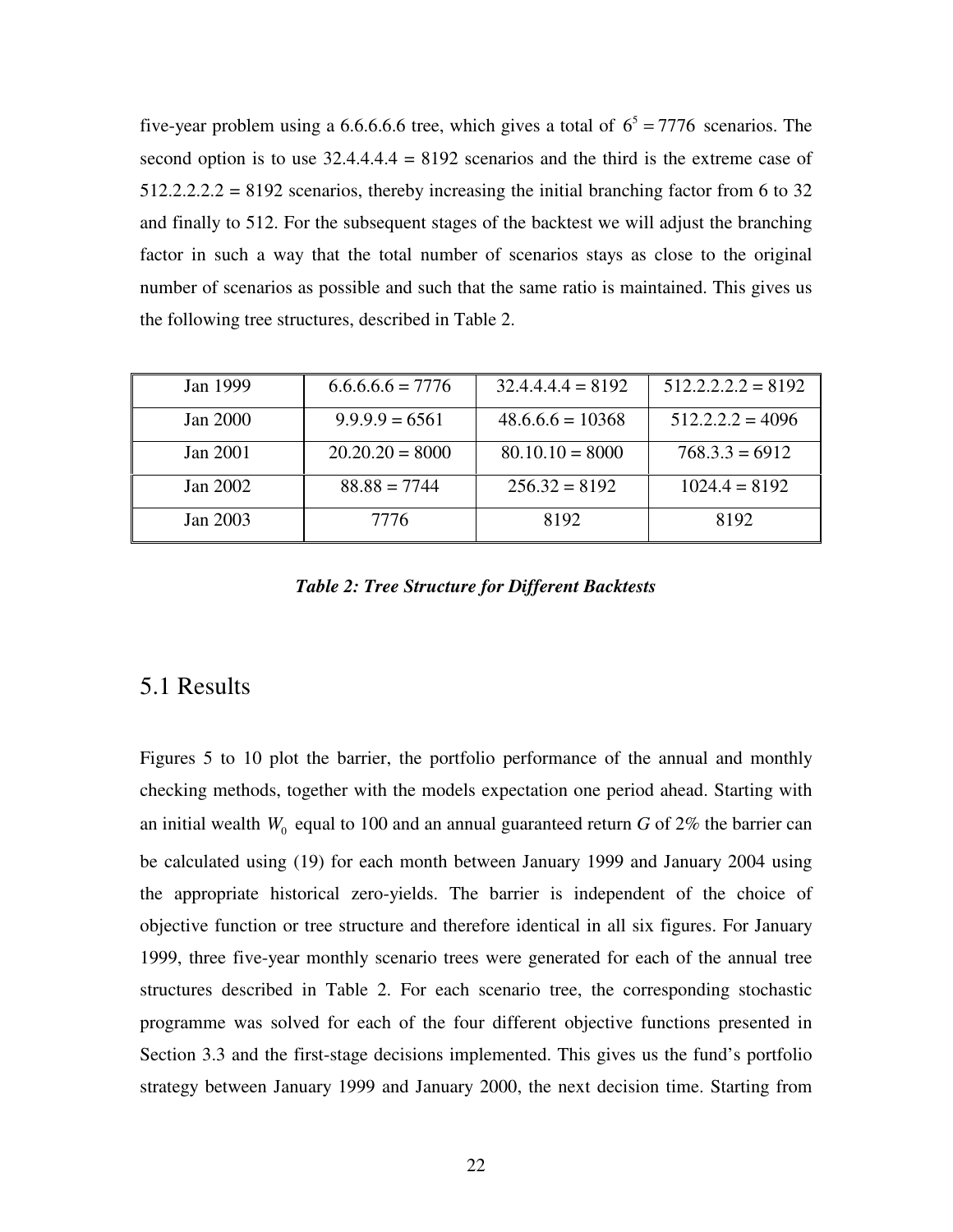the initial wealth of 100, historical returns for the various assets determine the wealth for the portfolio over the year 1999. For January 2000, having observed the price variation of the various assets in 1999, the stochastic processes driving the asset prices were recalibrated using all the data available up to January 2000 and three four-year scenario trees generated (as the time horizon of the fund has now gone down by one year). Using the portfolio's wealth at January 2000 as an input variable, four stochastic programmes were again solved, one for each objective functions. Again the first-stage decisions were implemented and the same procedure is repeated for January 2001, January 2002 and finally January 2003 for three-, two- and one-year scenario trees respectively. Included in the figures are the one-year ahead in-sample expectations of the portfolio's wealth. Implementing the first-stage decisions, the portfolio's wealth is calculated for each scenario in the simulated tree one year later, after which an expectation over the scenarios is taken.



*Figure 5: Expected Average Shortfall using 6.6.6.6.6 tree*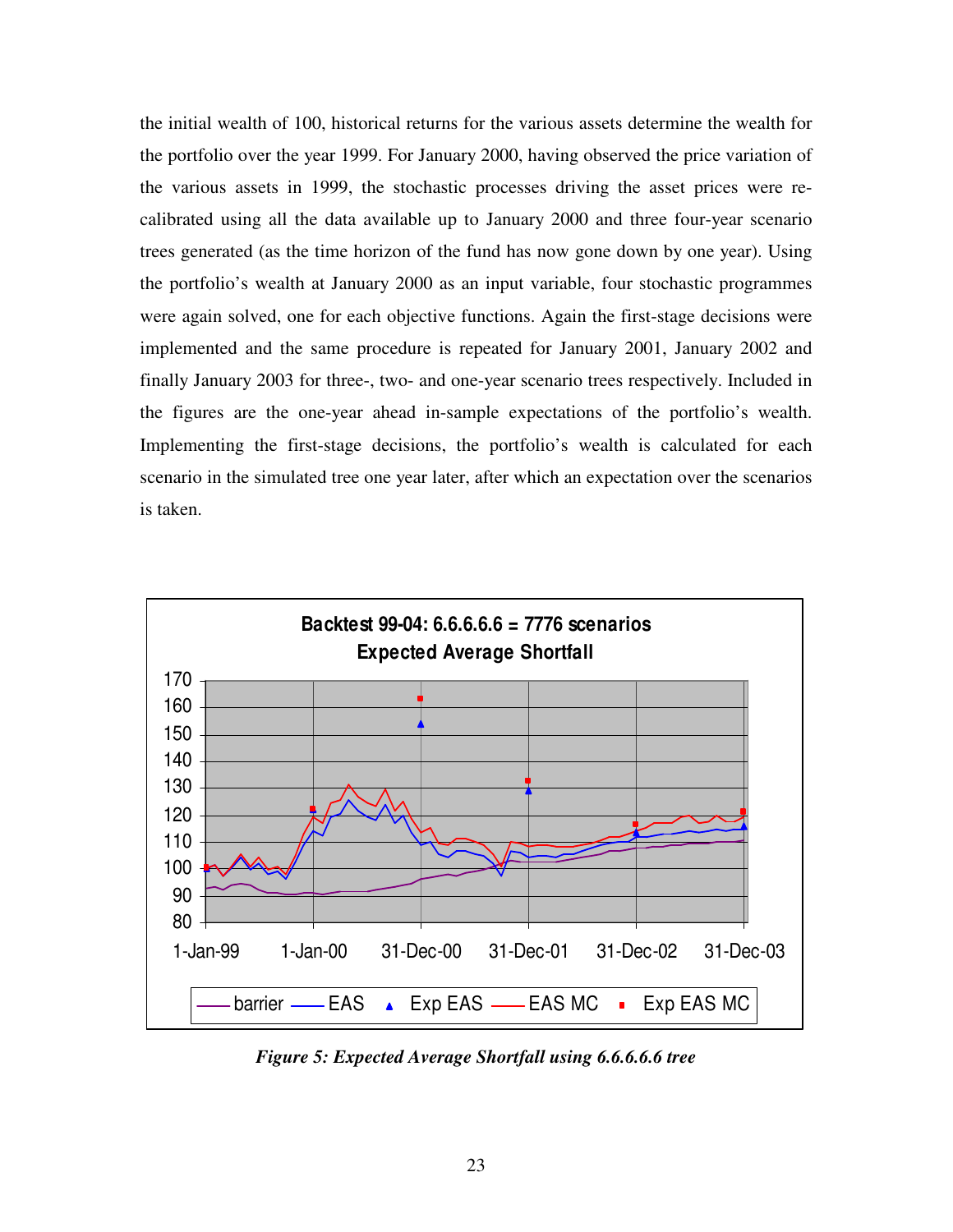

*Figure 6: Expected Maximum Shortfall using 6.6.6.6.6 tree*



*Figure 7: Expected Average Shortfall using 32.4.4.4.4 tree*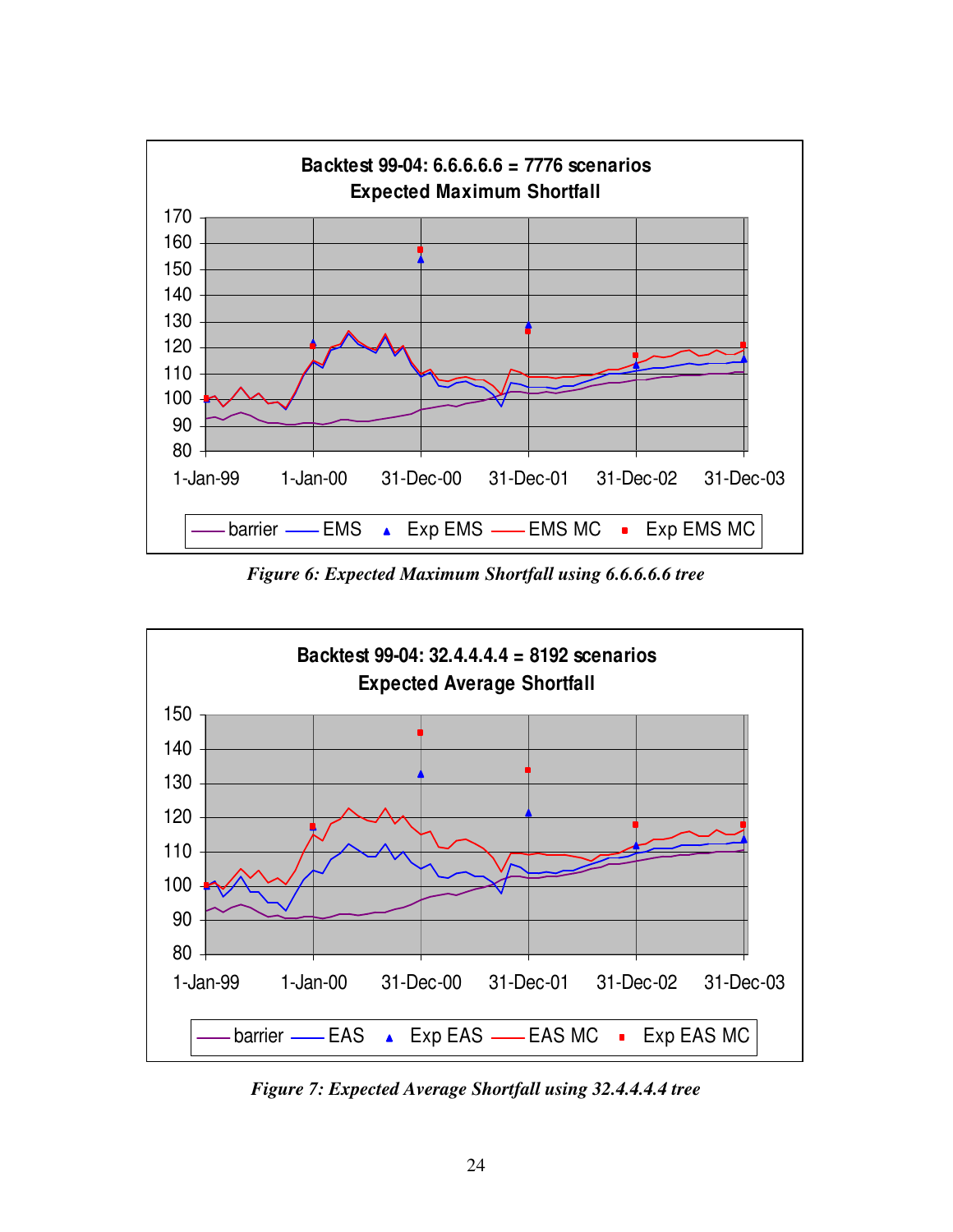

*Figure 8: Expected Maximum Shortfall using 32.4.4.4.4 tree*



*Figure 9: Expected Average Shortfall using 512.2.2.2.2 tree*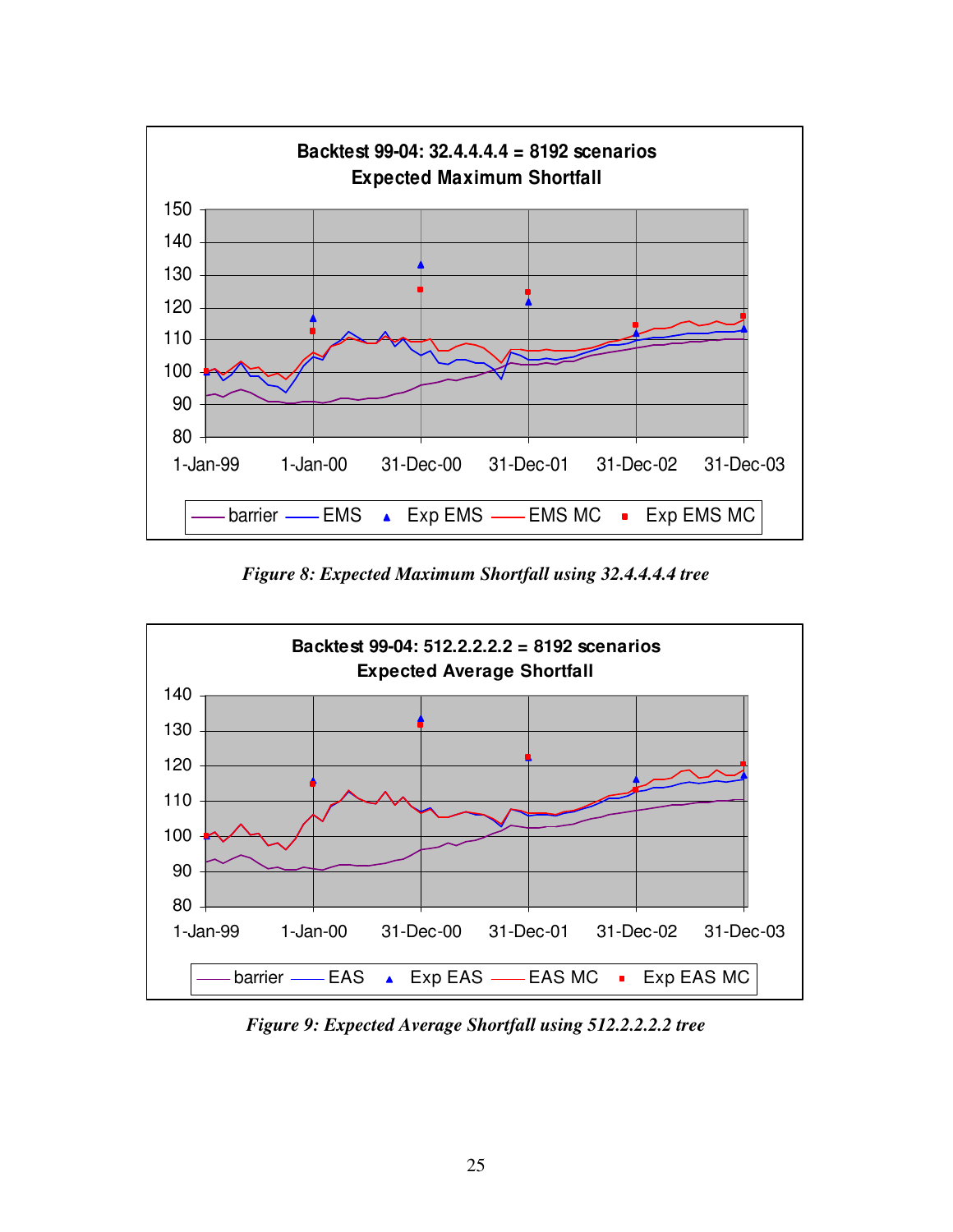

*Figure 10: Expected Maximum Shortfall using 512.2.2.2.2 tree*

First observe that the risk management monitoring incorporated into the model appears to work well. In all cases the only time portfolio wealth dips below the barrier, if at all, is on September 11 2001. The initial in-sample overestimation of the model is likely mainly due to the short time series for parameter estimation which leads to hugely inflated stock return expectations. However as time progresses and more data points to re-calibrate the model are obtained, the model expectation and real-life realization very closely approximate each other. For reference we have included the performance of the Eurostoxx 50 in Figure 11 to give an indication of how the stock market performed over the backtesting period. Even though this was a difficult period for the portfolio to perform well in, it leads to an excellent demonstration that the risk management incorporated into the model operates as required. It is in periods of economic downturn that one wants the model to survive.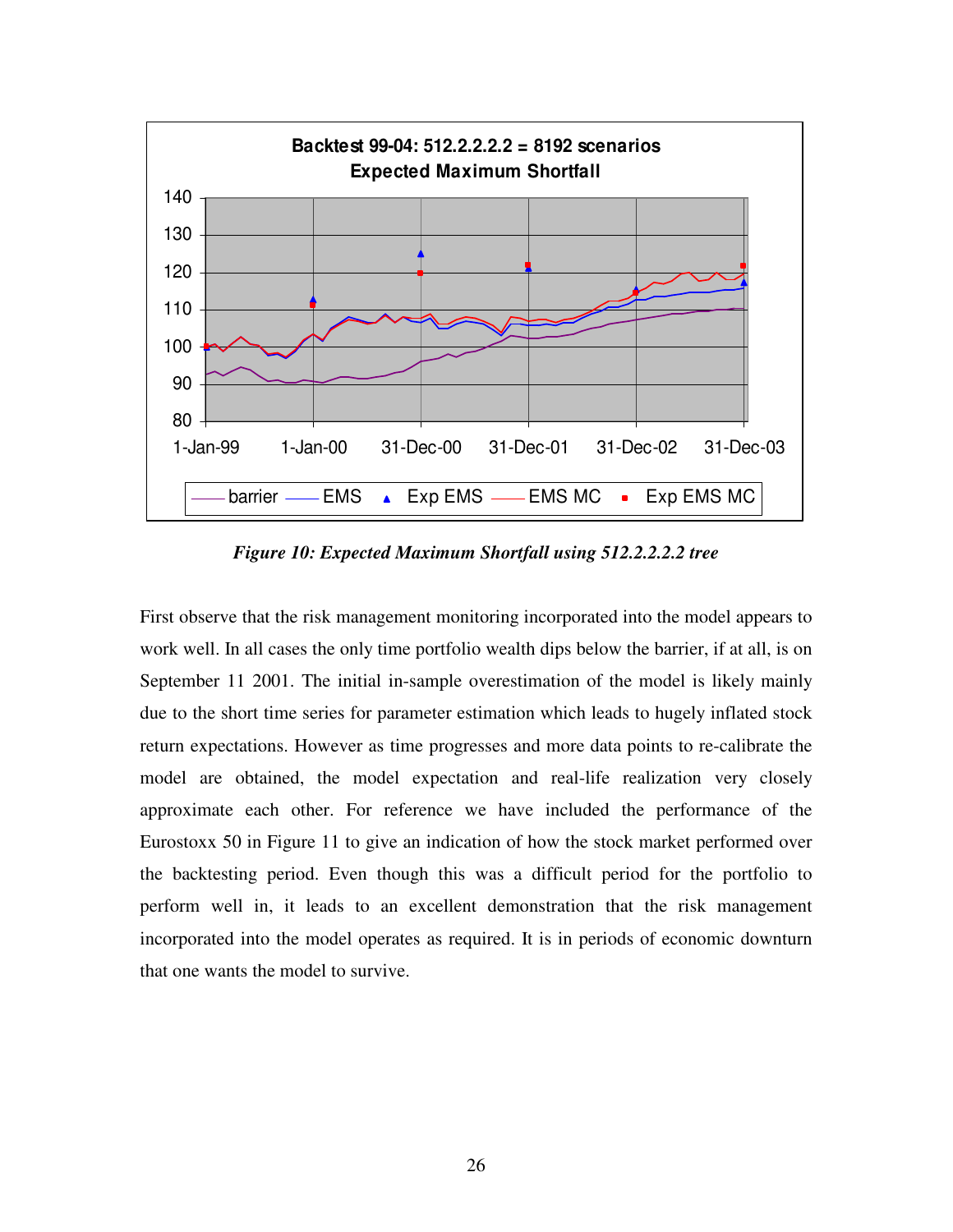

*Figure 11: Comparison of the Fund's Portfolio to the Eurostoxx 50*

Tables 3 and 4 give the backtest portfolio allocations for the 32.4.4.4.4 tree using the maximum shortfall objectives. In both cases we can identify a tendency for the portfolio to move to the safer, shorter-term assets as time progresses. This feature is built into the model as shown in Figure 3. Furthermore, for the decisions to be made on January 2002 and 2003, the portfolio wealth is significantly closer to the barrier for the EMS model than it is for the EMS MC model. This increased risk for the fund is taken into account by the model and results in an investment in safer short-term bonds. Whereas the EMS MC model invests mainly in bonds with a maturity in the range of three to five years, the EMS model stays in the one to three year range. As a result the portfolio's wealth manages to stay above the barrier for both models.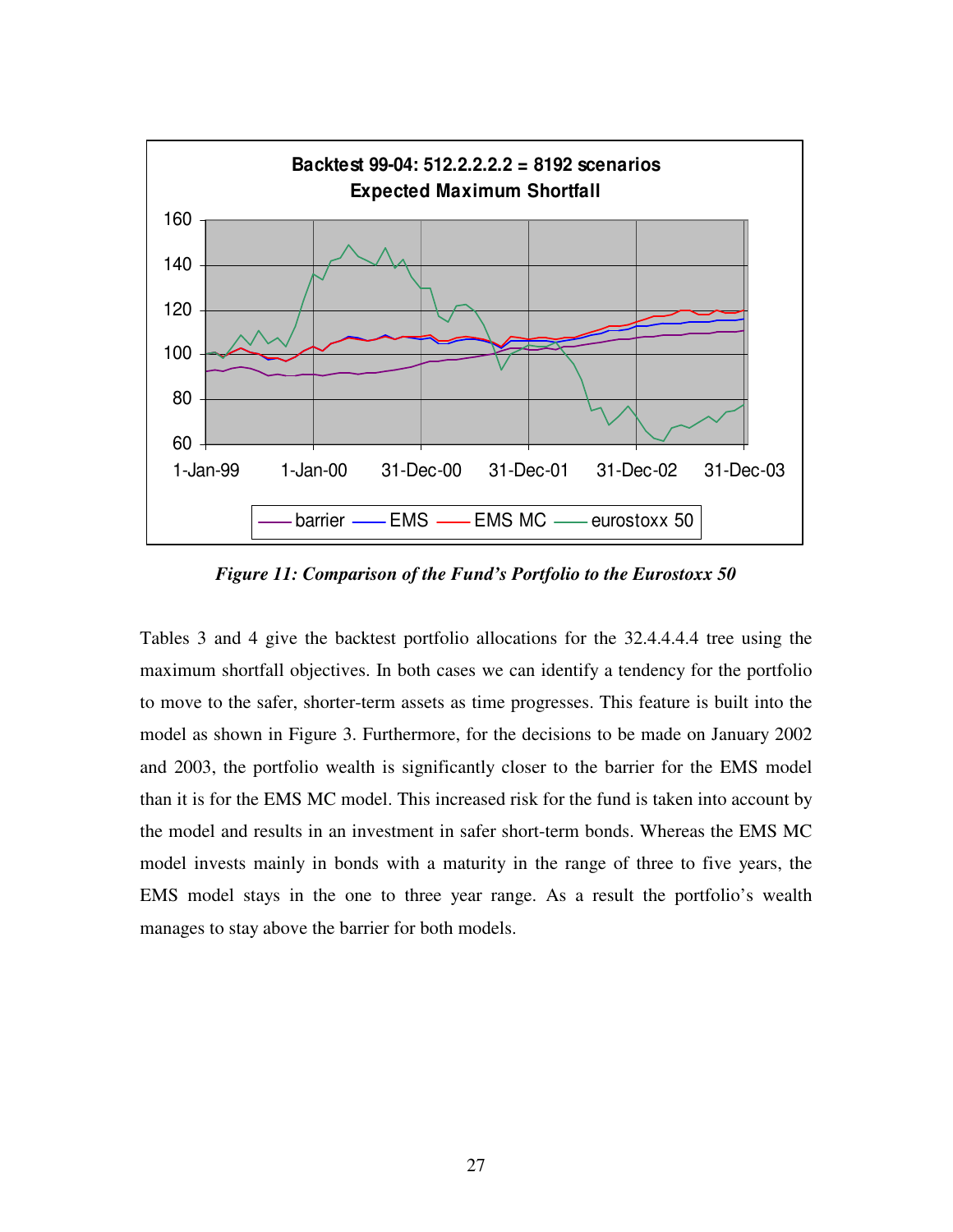|        | lу       | 2y       | 3y   | 4y             | 5y       | 10y      | 30y              | Stock |
|--------|----------|----------|------|----------------|----------|----------|------------------|-------|
| Jan 99 | $\theta$ |          | O    | $\theta$       | 0        | 0.23     | 0.45             | 0.32  |
| Jan 00 | 0        |          |      | $\Omega$       | 0        | $\theta$ | 0.37             | 0.63  |
| Jan 01 | 0.04     | $\theta$ |      | $\theta$       | $\theta$ | 0.39     | 0.53             | 0.40  |
| Jan 02 | 0.08     | 0.16     | 0.74 | $\overline{0}$ | $\Omega$ | 0        | $\theta$         | 0.01  |
| Jan 03 | 0.92     |          |      | 0              | $\theta$ | 0.07     | $\boldsymbol{0}$ | 0.01  |

*Table 3: Portfolio Allocation Expected Maximum Shortfall using 32.4.4.4.4 tree*

|        | 1y               | 2y               | 3y             | 4y             | 5y   | 10y              | 30y      | Stock |
|--------|------------------|------------------|----------------|----------------|------|------------------|----------|-------|
| Jan 99 | $\boldsymbol{0}$ | $\theta$         | 0              | 0              | 0.49 | 0.27             | $\theta$ | 0.24  |
| Jan 00 | $\boldsymbol{0}$ | $\theta$         | 0              | 0              | 0.25 | 0.38             | $\theta$ | 0.36  |
| Jan 01 | $\boldsymbol{0}$ | $\theta$         | 0              | $\overline{0}$ | 0.49 | 0.15             | $\theta$ | 0.36  |
| Jan 02 | $\overline{0}$   | $\boldsymbol{0}$ | $\overline{0}$ | 0.47           | 0.44 | $\overline{0}$   | $\theta$ | 0.10  |
| Jan 03 | $\overline{0}$   | $\overline{0}$   | 0.78           | 0.22           | 0    | $\boldsymbol{0}$ | $\theta$ | 0.01  |

*Table 4: Portfolio Allocation Expected Maximum Shortfall with Monthly Checking using 32.4.4.4.4 tree*

From Figures 5 to 10 we can see that in all cases the method with monthly checking outperforms the equivalent method with just annual checks. However as the initial branching factor is increased, the models increasingly improve their performance. For the  $512.2.2.2.2 = 8196$  scenario tree, all four objective functions give portfolio allocations which keep the portfolio wealth above the barrier at all times, but models with the monthly checking still outperform the others. The more important difference however seems to lie in the deviation of the expected in-sample portfolio wealth from the actual historical realization of the portfolio value. Table 5 displays this average annual deviation and shows clearly a reduction in this deviation for all four models as the initial branching factor is increased. The model which uses the expected maximum shortfall with monthly checking as its objective function significantly outperforms the other models.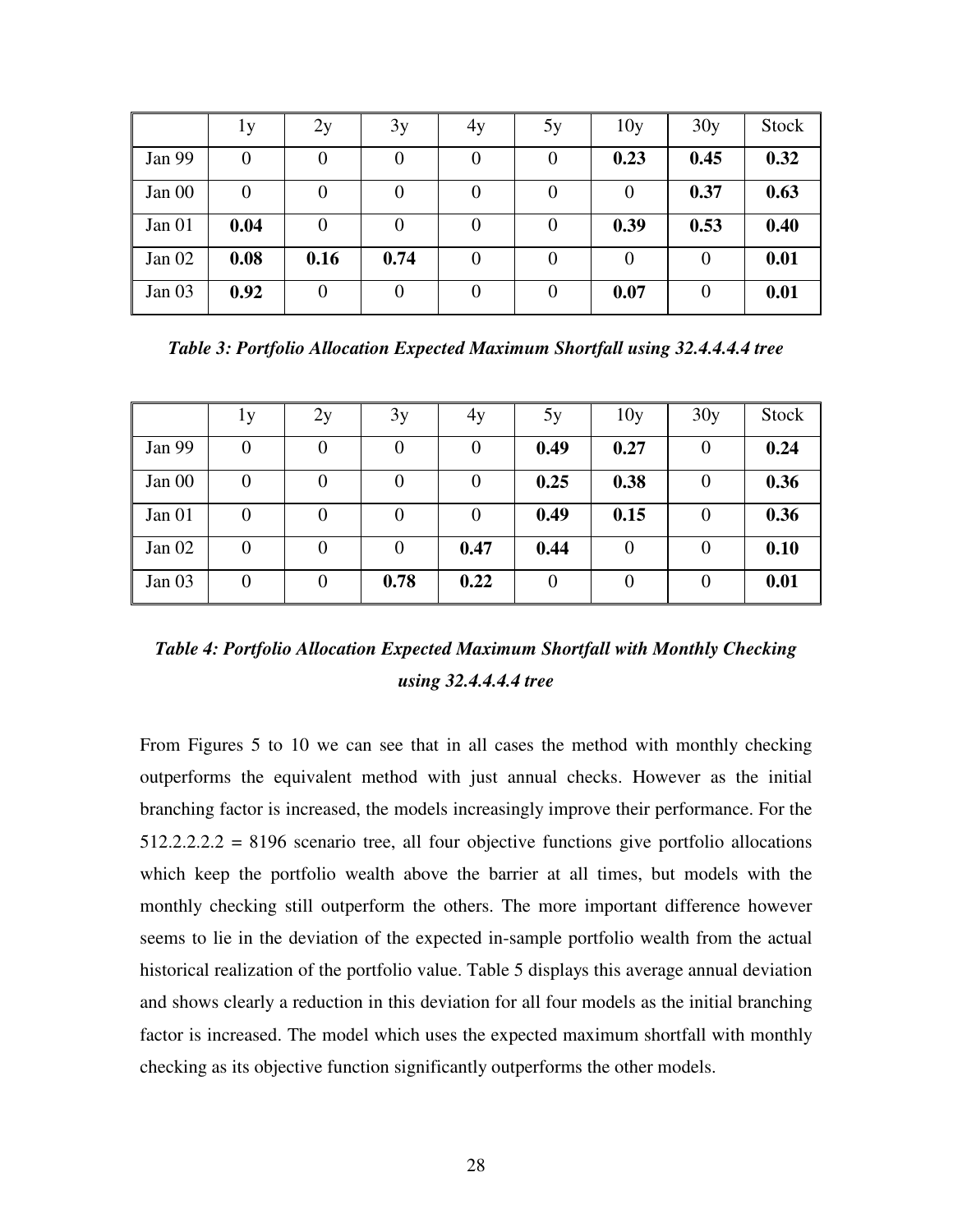|             | EAS       | EAS MC    | <b>EMS</b> | <b>EMS MC</b> |
|-------------|-----------|-----------|------------|---------------|
| 6.6.6.6.6   | 14.78 %   | 14.40 $%$ | 14.73 $%$  | 13.59 $%$     |
| 32.4.4.4.4  | 11.58 $%$ | 11.33 $%$ | 11.46 $%$  | $8.17\%$      |
| 512.2.2.2.2 | $10.70\%$ | 9.60%     | $8.93\%$   | 6.93 $%$      |

#### *Table 5: Average Annual Deviation*

Overall these backtests have shown that the stochastic optimization framework described in this paper carefully considers the liability risks created by the guarantee. The EMS MC model especially produced well-diversified portfolios that did not change drastically from one year to the next and resulted in a portfolio which, even in a period of economic downturn and uncertainty, remained above the barrier.

### 6. Conclusions

This paper considers the construction of investment products which give a minimum guaranteed return. We have concentrated on the design of the liability side of the product, paying particular attention to the pricing of bonds using a three-factor Gaussian term structure model which gives reliable results for both long-term and short-term yields. We constructed several objective functions for the dynamic stochastic optimization fund management model using expected average shortfall and expected maximum shortfall in order to combine risk management with strategic asset allocation. Finally we introduced the concept of monthly checking, which we showed improved the results considerably.

In future research we intend to relax the assumption of a closed end fund, allowing for contributions throughout the lifetime of the product. A second extension is to look at inflation-linked barriers, as there has been an increased demand recently for such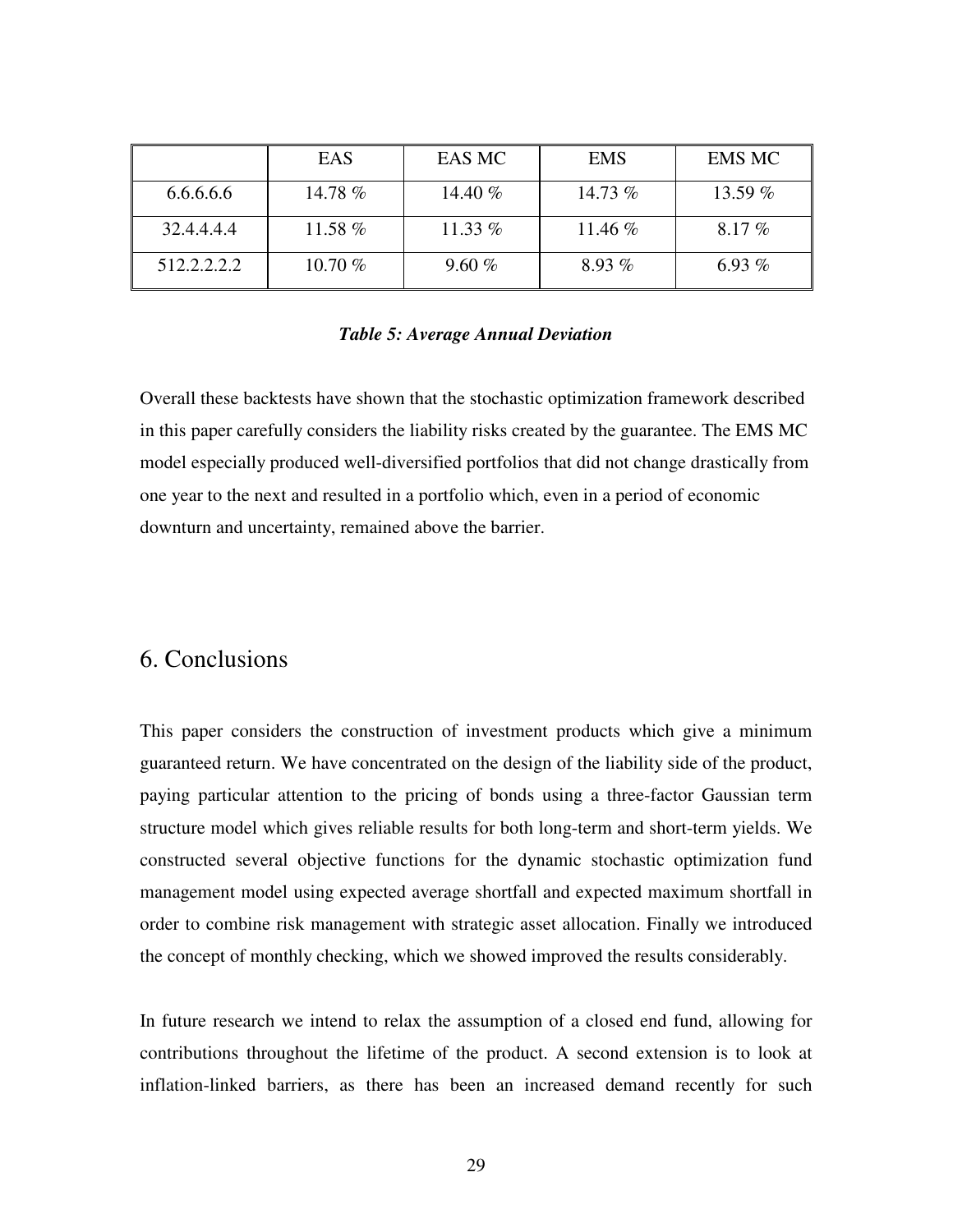products. We will also be investigating how to extend this model and use it as a building block for an open multi-link pension fund, in which we will deal with several unit links of varying risk aversion and apply risk management to each individual client's portfolio.

## **References**

Babbel, D.F. and Merrill, C.B. (1998). Economic valuation models for insurers. *North American Actuarial Journal* **2** (3), 1-17.

Boyle, P.P. and Hardy, M. (2003). Guaranteed annuity options. *ASTIN Bulletin* **33**, 125- 152.

Boyle, P.P. and Schwartz, E.S. (1977). Equilibrium prices of guarantees under equitylinked contracts. *The Journal of Risk and Insurance* **44**, 639-666.

Brennan, M.J. and Schwartz, E.S. (1976). The pricing of equity linked life insurance policies with an asset value guarantee. *Journal of Financial Economics* **3**, 195-213.

Cariño, D.R. and Ziemba, W.T. (1998). Formulation of the Russell-Yasuda Kasai financial planning model. *Operations Research* **46**, 63-93.

Consigli, G. and Dempster, M.A.H. (1998). The CALM stochastic programming model for dynamic asset and liability management. In *Worldwide Asset and Liability Modeling*, eds. W.T. Ziemba and J.M. Mulvey, Cambridge University Press, Cambridge, UK, 464- 500.

Consiglio, A., Cocco, F. and Zenios, S.A. (2000) Asset and Liability Modeling for Participating Policies with Guarantees. Working Paper 00-41-C, The Financial Institutions Center, The Wharton School, University of Pennsylvania, Philadelphia, US.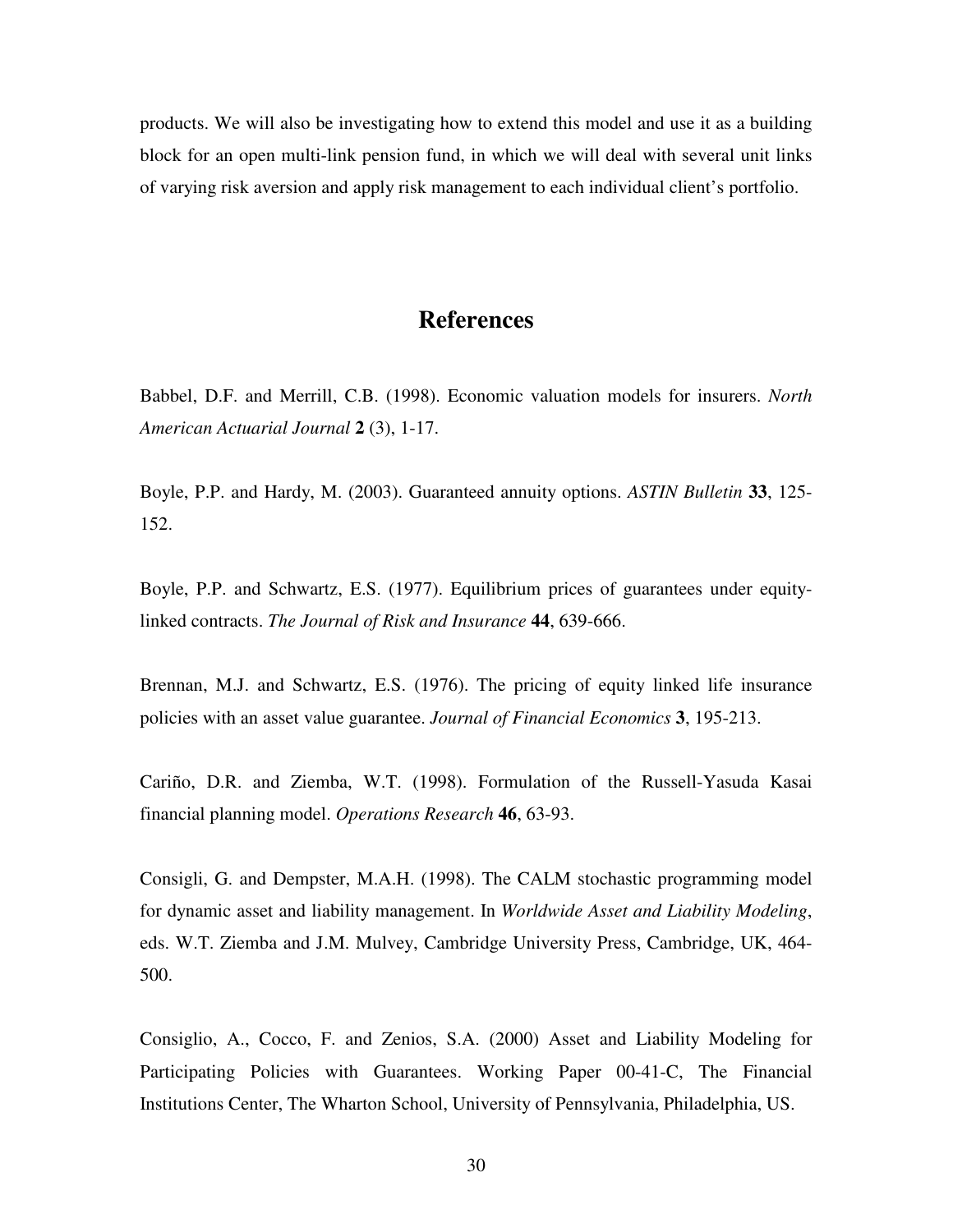Consiglio, A., Cocco, F. and Zenios, S.A. (2001). The Value of Integrative Risk Management for Insurance Products with Guarantees. Working Paper 01-06, The Financial Institutions Center, The Wharton School, University of Pennsylvania, Philadelphia, US.

Dempster, A.P., Larid, N.M. and Rubin, D.B. (1977). Maximum Likelihood from Incomplete Data via the EM-Algorithm. *Journal od the Royal Statistical Society: Series B* **39**, 1-38.

Dempster, M.A.H., Germano, M., Medova, E.A. and Villaverde, M. (2003). Global Asset Liability Management. *British Actuarial Journal* **9** (1), 137-216.

Dempster, M.A.H., Hicks-Pedrón, N., Medova, E.A., Scott, J.E. and Sembos, A. (2000). Planning logistics operations in the oil industry. *Journal of the Operational Research Society* **51**, 1271-1288.

Embrechts, P. (2000). Actuarial versus financial pricing of insurance. *The Journal of Risk Finance* **1** (4), 17-26.

Grosen, A. and Jørgensen, P.L. (2000). Fair valuation of life insurance liabilities: the impact of interest rate guarantees, surrender options, and bonus policies. *Insurance: Mathematics and Economics* **26**, 37-57.

Markowitz, H.M. (1952). Portfolio selection. *Journal of Finance* **7**, 77-91.

Medova, E.A., Rietbergen, M.I., Villaverde, M. and Yong, Y.S. (2004). Term structure of interest rates for long-term investment portfolios. Working Paper, Centre for Financial Research, the Judge Institute of Management, University of Cambridge, UK, (forthcoming).